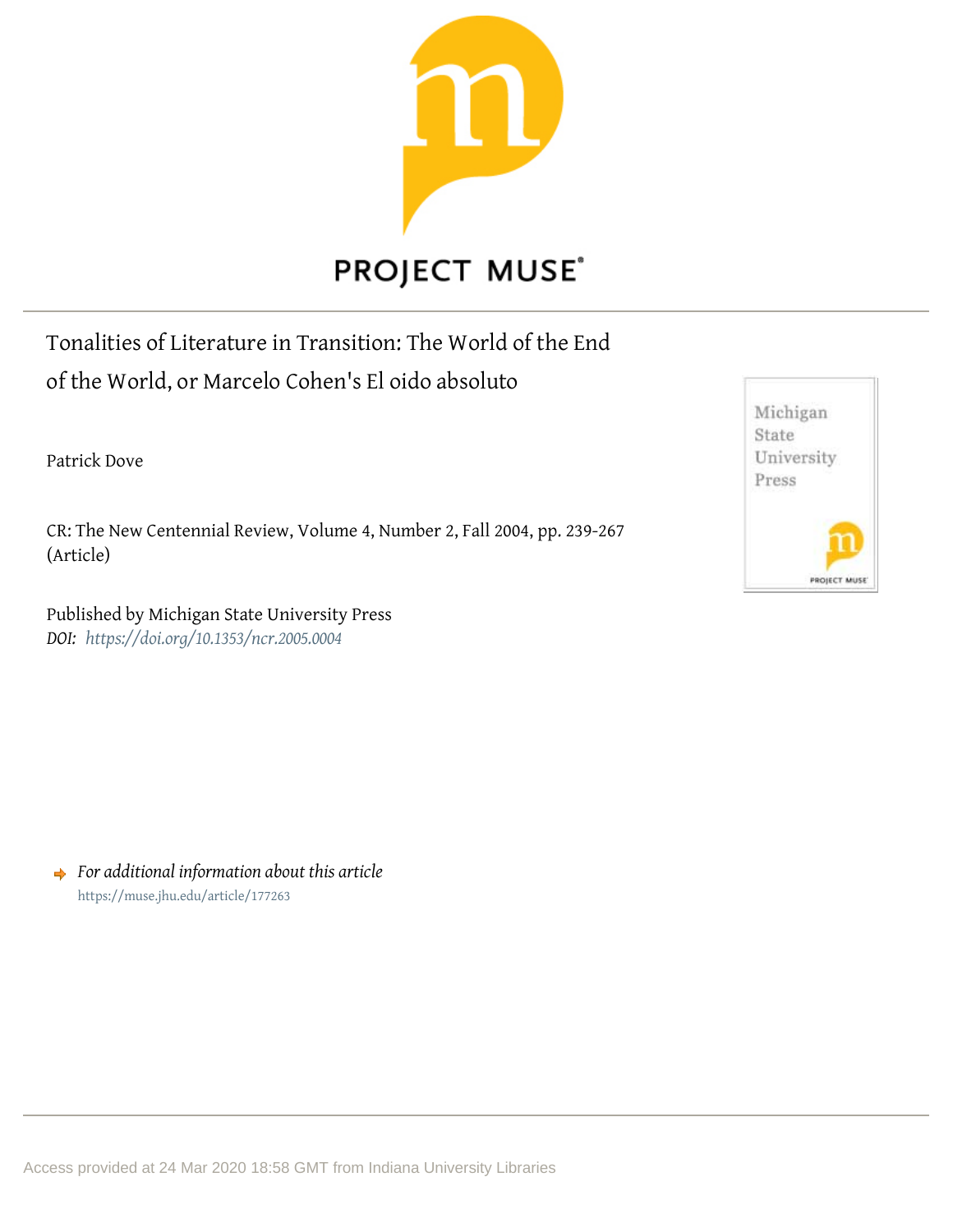The World of the End of the World, or Marcelo Cohen's *El oído absoluto*

> **P ATRICK D OVE Indiana University, Bloomington**

IN A WELL-KNOWN FORMULATION, FREDRIC JAMESON CHARACTERIZES POSTmodernity as an epochal shift coinciding with the tendential colonization of the planet by transnational capital. The postmodern is what ensues when even those territories previously considered to lie beyond the reach of market forces—that is, especially, nature and the unconscious—are found to have been assimilated into the calculating rationale of exchange and use. Such a world-historical transformation poses considerable difficulties for critical thinking in its endeavor to think the contingency of the present-day dominant regime of signification. One of the attendant effects of the hegemonic ascent of neoliberalism around the globe is that resistance to capital becomes difficult or impossible to define. In its relentless colonization of peripheral zones, capital appears to have succeeded in divesting itself of any identifiable—and hence finite—point of origin. Its agency is everywhere in general, and thus it emanates from nowhere in particular. Working in sync with the seeming defeat or exhaustion of all existing alternatives to free-market capitalism, the logic of the market also works to ensure that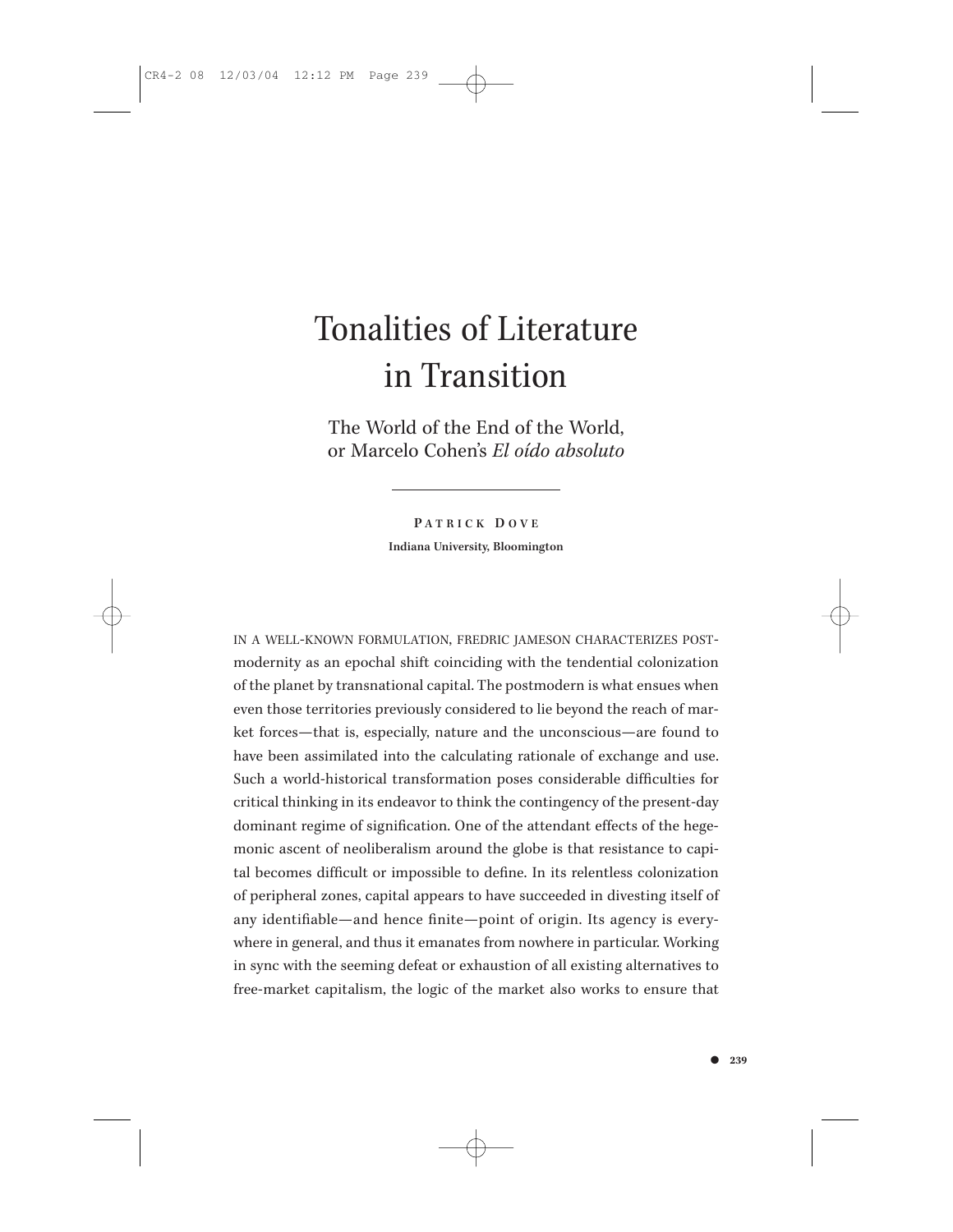any conceivable alternative to the market could only come into view at the expense of its own legibility.

The market today is a site of subreption in which a particular way of configuring meaning acts to conceal or efface the contingent nature of its own origin, dressing itself in the trappings of a natural, spontaneous order or an inevitable outcome. Perhaps the most obvious example is the teleological account of the free market put forth by thinkers such as Francis Fukuyama and Alejandro Foxley, in which the transition to free-market economies around the globe signals the evolutionary triumph of a "natural" order over other mediated (and hence unnatural or fallen) means of organizing socioeconomic relations. The nature of what I am terming "subreption" is to project the sense that "it just happens," and that "it" therefore cannot and ought not be contested. But, in this sense, how does the hegemonic emergence of the current global regime differ from those of other moments in the history of hegemonic articulations? Do not *all* hegemonic procedures come to pass when a certain particular manages more or less successfully to pass itself off as a universal? Perhaps the key difference between the dominant discourse of the present moment and those of other periods must be sought in the specificity of erasures being enacted today. The disappearance of ideological antagonism around the globe, together with the widely proclaimed "end" of a certain conception of history, coincides with the emergence of "consensus" as the new truth or telos of all politics. Whatever parallels it may evoke, "consensus" is not just another name for the universal status claimed by all hegemons. Under the rhetoric of consensus, the conception of politics as praxis, as an open-ended venture that transforms the agent together with its field, is supplanted by an administrative realm in which no signifier—or rather, no gap between signifiers—could conceivably emerge to challenge the universality of the dominant discourse. Consensus is the ideologeme of the end of ideology itself.

The implications of this tectonic shift are especially difficult to unravel in a region such as Latin America's Southern Cone, where the triumphant arrival of neoliberalism is not easy to separate—chronologically or ontologically—from recent histories of military dictatorship. In Argentina, Brazil, Chile, and Uruguay, the term "transition" in fact applies to two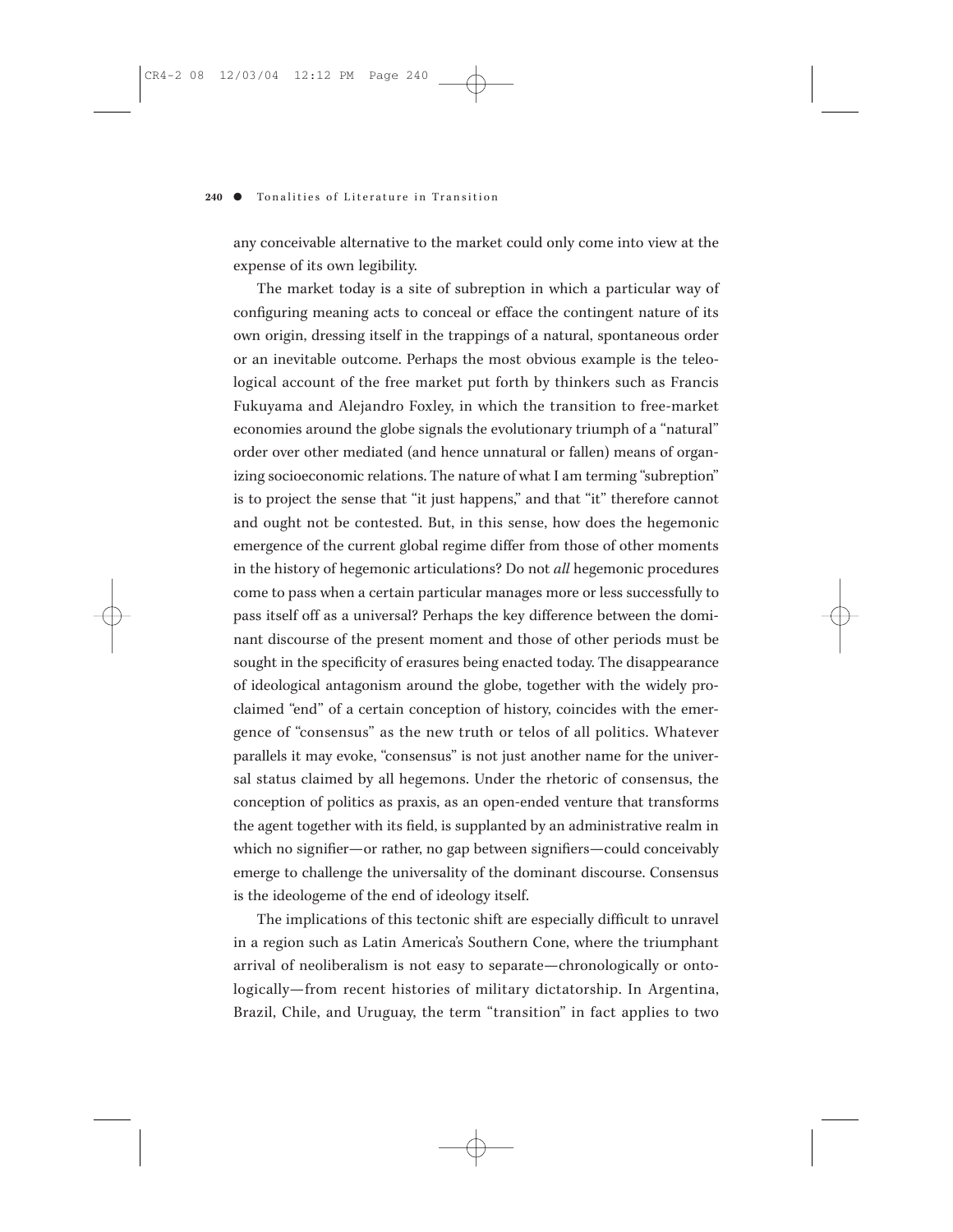historical events: the transition from dictatorship to democracy coincides with the substitution of state economy by market economy. The postulation of a necessary or unavoidable link between these two transformations —to the extent that "democracy" comes to be seen as essentially synonymous with its liberal and neoliberal articulations—would seem to represent the inauguration of a new epoch for politics and for thinking. Transition thus names a sweeping reorganization of economic and political society characterized by, among other things, the wholesale privatization of the state. Just as profoundly, however, transition names an ontological transformation that affects what is felt to be conceivable and open to debate in short, it affects the very horizons for thinking today. Transition in the Southern Cone is at least partially subject to Jean-François Lyotard's assessment of postmodernity as a rupture in the "grand narratives" that provided the structuring principle for modern societies (Lyotard 1984). I am proposing "rupture" as a diagnostic term since it is not necessarily the belief in and desire for totalizing metanarratives necessarily that cease, but rather that the desire for this ontological ground cannot fully separate itself from a disavowal of its own underlying condition.<sup>1</sup> According to the legitimating and celebratory views of the transition, the prevailing meaning of history today is that we are living out the end of history. The final meaning of history is its own calcification qua historicity. Viewed from the perspective of values-oriented critiques of the transition, on the other hand, the hegemonic definition of transition is invariably seen as the onset of crisis. Synonymous with both the destruction of society's collective bearings and the imposition of a new sense of direction, globalizing transition is a methodical disarticulation of these collectives themselves (Bourdieu 1998, 3; as quoted in Moreiras 2001, 268).2

This paper will approach the question of transition from several angles. While I am concerned with concrete problems that arise during the period I am calling "transitional," I am also interested in exploring the notion of "transition" as a discursive (literary and theoretical) construct whose aims are not necessarily limited to the description of extradiscursive processes. In this latter sense, "transition" reflects two related endeavors: for one, an attempt to *name* an event whose consequences have perhaps not yet been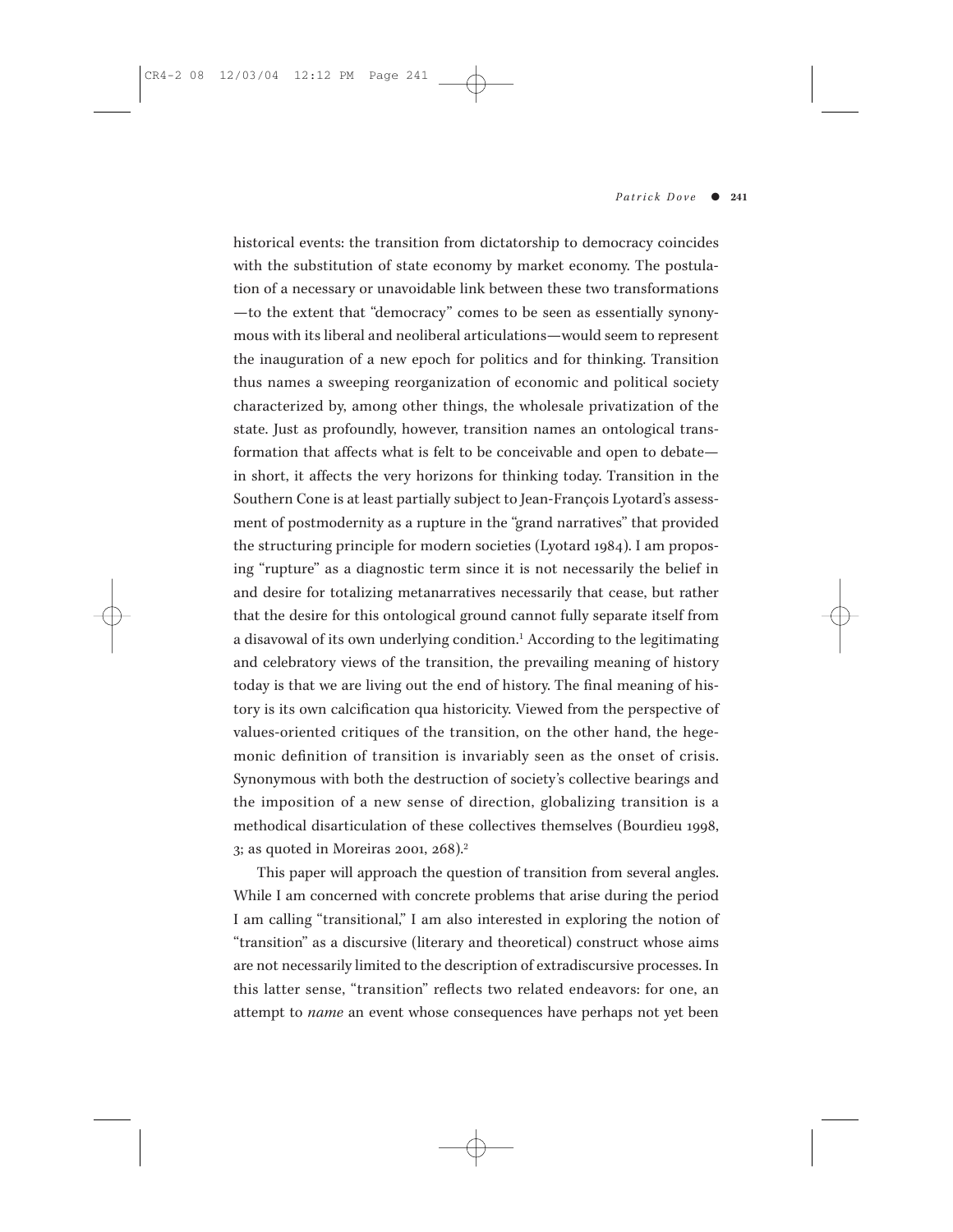sufficiently registered and theorized, and at the same time, an endeavor to intervene in the scene it describes and alter prevailing understandings of history, the social, and even literature itself. My use of the term "transition" is therefore marked by an unresolved tension between constative and performative tendencies. It is my position that the distinction just made between the "concrete" and the "discursive" in fact describes a relation and not a simple opposition. While these two dimensions should not be conflated, neither should they be viewed in an unreflected way as comprising entirely separate fields. In the first part of this paper, I will suggest that the notion of transition from dictatorship to democracy is haunted today by the lingering problem of how to render justice for the crimes committed under military dictatorship. Indeed, recent history in the Southern Cone would seem to testify not only to the exigency of justice but also to what I will call its impossibility. This aporetic impasse at the heart of justice will frame the first part of my discussion. Then, the discussion will turn to Martin Heidegger's meditations on mood and historicity. I will suggest that the problems attending transition in the Southern Cone present new challenges for any real attempt to think historically today. With Heidegger, I argue that "mood" affords a unique possibility for thinking today. The last section of this paper offers a reading of *El oído absoluto,* a 1987 novel by the Argentine writer Marcelo Cohen, which I use to advance a notion of "counter-foundational" writing as an attempt to mark or experience the limits of the hegemonic discourse of the transition.

## S TATE T ERRORISM AND THE A PORIAS OF J USTICE

Under military rule, the state's systematic use of terrorism to annihilate political opposition is seen retrospectively to have paved the way for the final and total consolidation of neoliberalism—understood as the ideology of the end of ideological conflict—during the transition period. Yet, insofar as historiographical analysis seeks to pinpoint the origin of the neoliberal hegemony, it also renders itself partially blind to the paradoxically latent temporality of the present situation. To see how this is the case, let us turn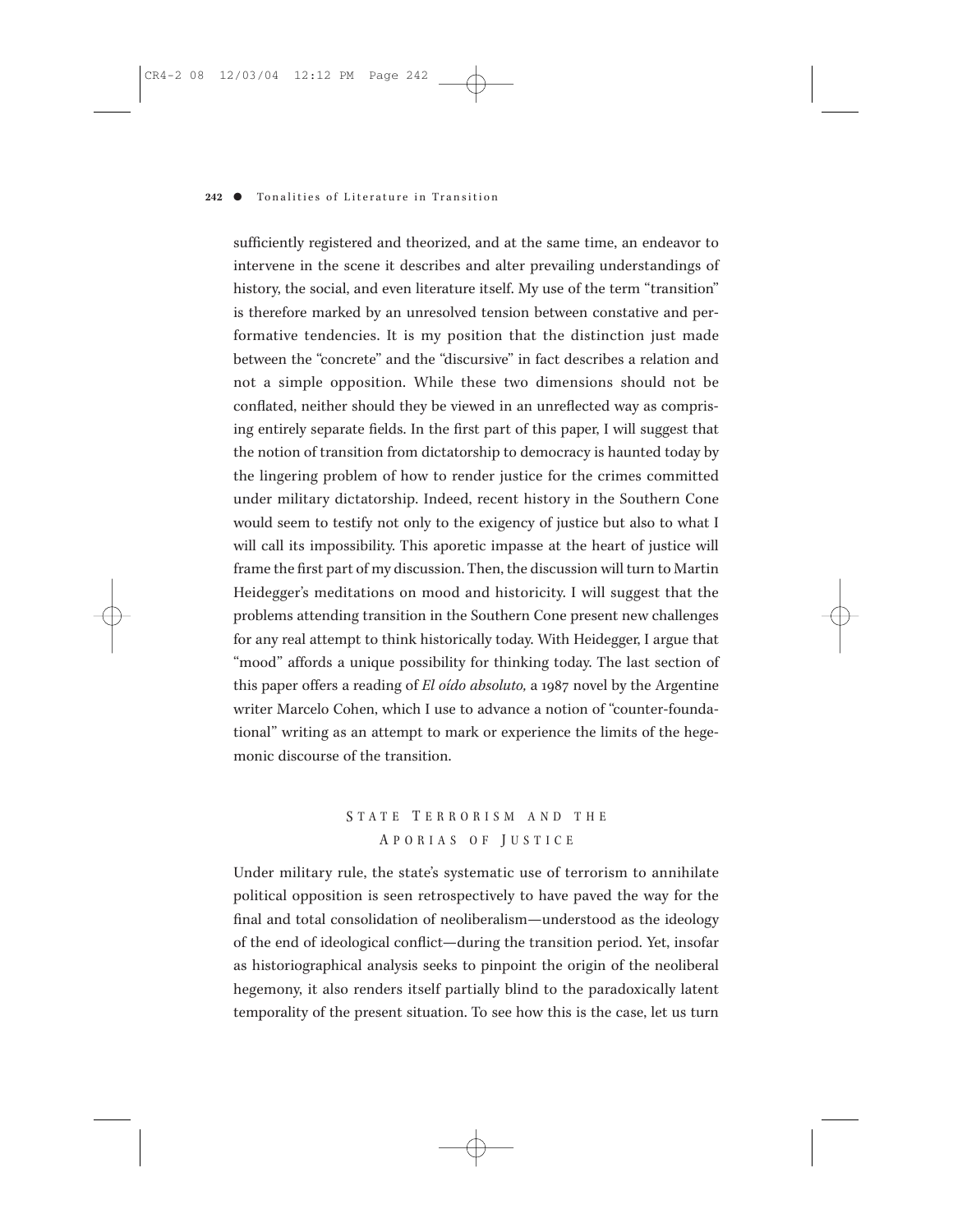briefly to the problem of justice as it has taken shape in post-dictatorship Southern Cone societies.

The reestablishment of representative democracy in the Southern Cone during the 1980s and 1990s is accompanied by popular calls for redress of crimes committed under military rule. The transitional regimes pragmatically sought to satisfy or dissolve these demands through various institutional channels (including the enactment of amnesty laws, the convening of truth commissions, and in some cases trials for military criminals followed by official pardons), in ways that also allow them to maintain the tacit support of the military. Needless to say, these pragmatic measures were regarded by many of the victims, their families, and supporters as inadequate responses to crimes that often bordered on the unimaginable. The wide gap between popular demands for justice and the measured institutional responses leads in many cases to an intensification of debates and conflicts over how to address the recent past and its inordinate history of terror. In the view of those who continue to demand justice, in defining justice exclusively as an administrative matter, the state shows itself to be less concerned with pursuing justice, and more committed to the goal of advancing institutionality as a corrective measure for a fragmented and disjointed society.

Patricio Aylwin, the democratically elected successor to Pinochet in Chile, articulated such a pragmatic prescription for administrative justice about which there is much to say. In his first address to the nation as president on 11 March 1990, Aylwin linked a successful transition to the aim of "*justicia en la medida de lo posible*" [literally, justice in the measure that it is possible]. Perhaps even more than its Argentine, Brazilian, and Uruguayan counterparts, the Aylwin regime was faced with the threat of a strong military which, after nearly two decades of authoritarian rule, still enjoyed the support of powerful sectors in Chilean society. Aylwin's self-defined task was thus to do whatever necessary to ensure that the military would not return to intervene again, even if this meant ceding to the latter's demands for impunity from the prosecution. In his inaugural address announcing the return of democracy following nearly two decades of military dictatorship, Aylwin defined the present and future horizon of justice as a symbolic intervention undertaken by the state, the true aim of which is to restore the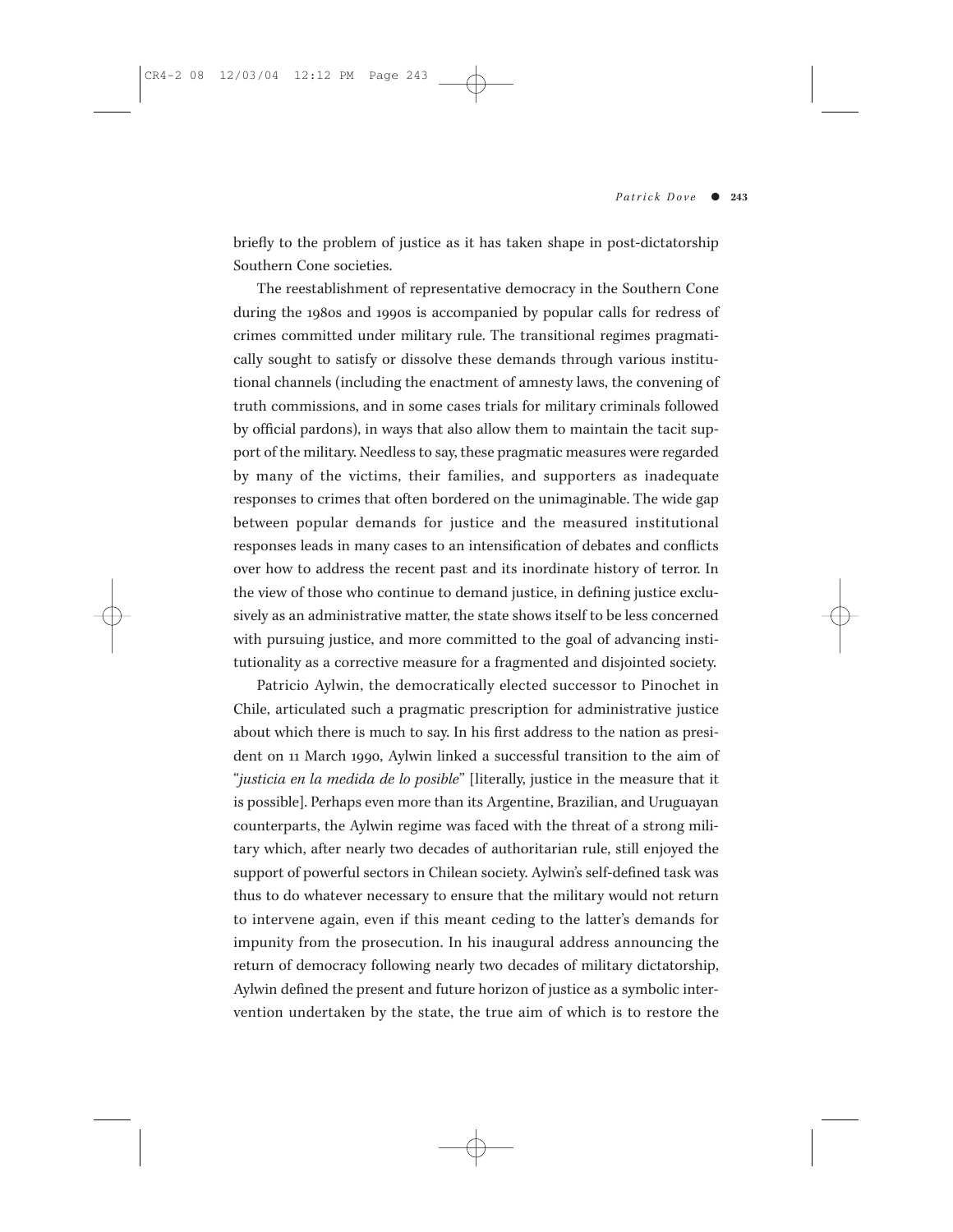smooth functioning of what Lacan calls "the symbolic." Institutional justice is determined in the time of post-dictatorship as the calculus of *adequatio,* as an act that conforms to *and* secures the being of the actual. But what is the nature of this actual configuration of things? And what exactly is the relation between "symbolic intervention" and the constitution of "the symbolic" itself? I will return to these questions after first discussing in more detail how the problem of justice makes itself heard in Southern Cone postdictatorship societies.

An irony attends the calculative reason exemplified by Aylwin's address. The truly disastrous effect of state terror is not to be found in the magnitude of the specific crimes committed by the state, as if those transgressions were simply "worse" or "greater" than other crimes committed in different contexts. If that were the case, the issue of justice would hinge only on finding or deciding as to the proper measure for each particular crime perpetrated by the state. Aylwin's prescription notwithstanding (he calls for justice "*en la* medida *de lo posible*"), the problem of justice here is not reducible to a matter of measuring or calculating. The cumulative effects of state terror, seen as the suspension of the distinction between life and death, are felt by many to have precisely exceeded—and thereby abolished—all possibility of measure.3

Returning to Aylwin's address, let us note that the naming of what is possible—and also, silently but unavoidably, what is not possible or what lies outside the realm of debate—can never, especially when comes it from the mouth of a president, be said to attain the neutrality of a purely descriptive statement. In defining in advance and according to necessity ("*en la medida de lo posible*") the extent to which justice can be pursued, the calculating reason of the transition has the effect of consolidating and naturalizing the particular economic, political, and social configuration under which it issues. "Given that these are the conditions in which we find ourselves, let us act accordingly": while it would seem that the conditional clause in this edict merely "describes" what kind of justice can reasonably be expected today, the main clause cannot avoid *altering* the conditional description by conferring legitimacy on the order it claims to summarize. What presents itself as a mere description in fact continues the work of a powerful mechanism of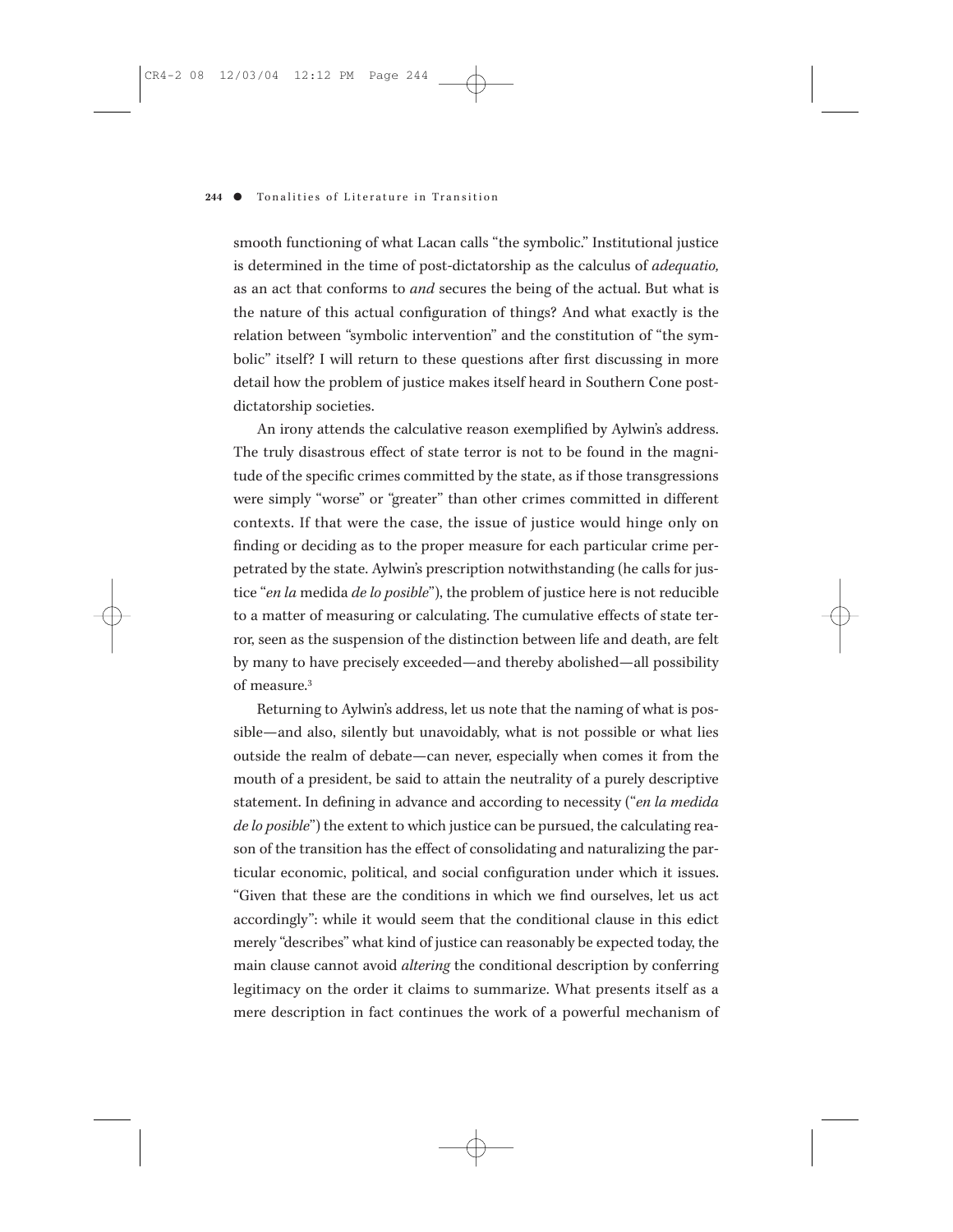reinscription, in which the contingent and violent origins of the present state of affairs are silently erased and rewritten as the unavoidable and necessary—and hence rational—nature of the real. In this phrase, *ought* is silently collapsed back into what *is.* The phrase "*en la medida de lo posible*" not only prescribes the degree to which justice is possible today, it also purports to describe the future: it presages what can be expected of the democratic society to come, and at the same time it defines the very future of justice itself. It offers the reassuring story that we act thus out of necessity, because things are as they are and because we cannot (or can no longer) remember that once things might have turned out differently. In this sense, transition enacts a refusal of the real, a foreclosure that would expel any trace of antagonism and contingency, or what is "out of joint," from the arena of public discourse. A considerable array of difficulties thus accompany any attempt to think transition in the Southern Cone. Post-dictatorship societies of the Southern Cone are marked by a disjunction between two historical moments, a disjointure that makes its appearance as the failure or refusal in one time to symbolize an excess of the other.4

The point I would like to emphasize here is not that administrative justice turns out to be no justice at all—though, judging from the cases in question, that is often the case. Instead, I am suggesting that the establishing of a necessary link between institutionality and justice, or the designation of institutional space as the sole proper and legitimate space for pursuing the question of justice, effectively suspends any and all debate over how "justice" should be defined and to what extent pursued. In the end, the securing of this link risks annulling the very possibility of justice by precisely—and paradoxically—refusing to acknowledge the *impossibility* that haunts every thought of justice. It amounts to a refusal of all that remains undecidable in relation to justice, and it likewise entails a number of important consequences for how we conceive of democracy and politics.

We can begin to elaborate this notion of the impossibility of justice by turning briefly to Jacques Derrida's exposition on justice and deconstruction in his essay "Force of Law" (Derrida 1992). Derrida suggests that justice constitutes a theoretical-practical aporia: it names an experience of undecidability, or a boundary that we cannot traverse without exposing ourselves to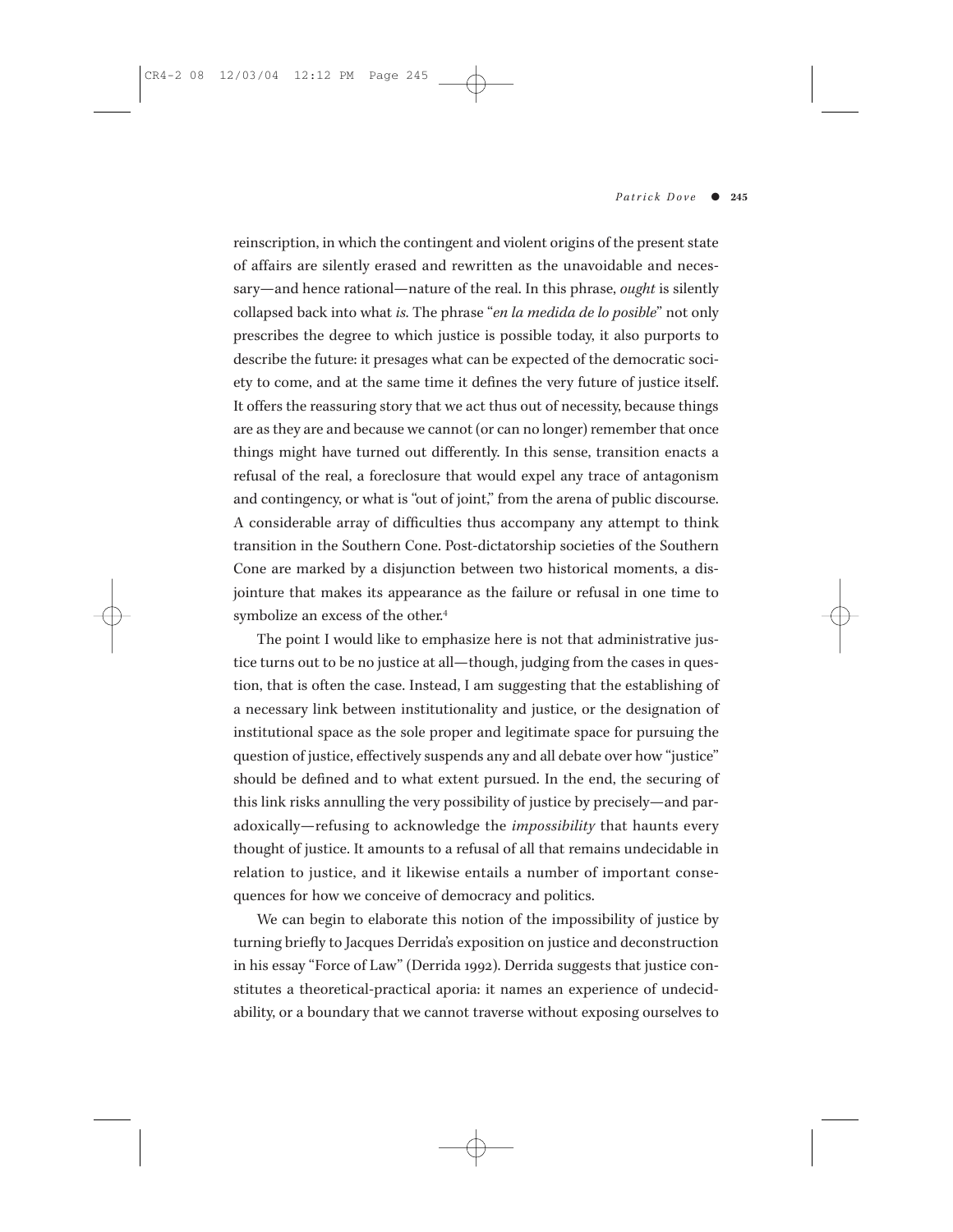the possibility of contradiction, error, and unjust decisions. One of Derrida's ways of describing this aporia is by demonstrating that the thought of justice is marked by a constitutive incompatibility between the universal and the singular. On one hand, justice necessarily lays claim to *general* and *universal* applicability: in order to be considered just, a ruling or law must apply equally to all. In Derrida's terms, it must be iterable, or repeatable, citable, and knowable by all. However, justice cannot be accomplished through a calculated or mechanical application of rules. It necessarily addresses itself to *particular* cases in their *singular* character. But the aporia of which Derrida speaks is not a simple contradiction between general truths and particular demands. Rather, it stems from the fact that justice must not pause over this impasse; it can neither be content to deliberate endlessly over impossible decisions, nor can it know in advance that the decision it undertakes will result in a good end. Justice is invoked with uncompromising exigency; it calls for a decision for which we are always unprepared, but which must be undertaken *now.*

One can also describe the question of justice as marked aporetically by a heterogeneous temporality. For Derrida, no act or decision can claim to have implemented justice at any given moment in time. A given decision either has yet to be founded and accepted as a shared and just measure, or it is dependent on an already institutionalized rule that may or may not be just. And if the just nature of this earlier model could somehow be guaranteed (and Derrida would, of course, argue that this cannot be done), the dependent decision would then become a merely mechanical, calculating application. For Derrida, justice is always "*à venir*": its possibility belongs both to the instant of the decision and to the decision's future, and this cobelonging precisely prevents us from knowing the origin of the decision and its destination at the same time. And so the future of justice is in fact also its impossibility: "*l'à venir*" is not only a future time that might someday be realizable as present time, but also the chance or opening in the present (*in* but not *belonging to* it, as would a possession or essence) that gives the thought and hope of a future. "*L'à venir*" names a future that will be, as all futures must, fundamentally *different* from the present (but who can say how or why?) rather than a mere reproduction of the same. That there "is" a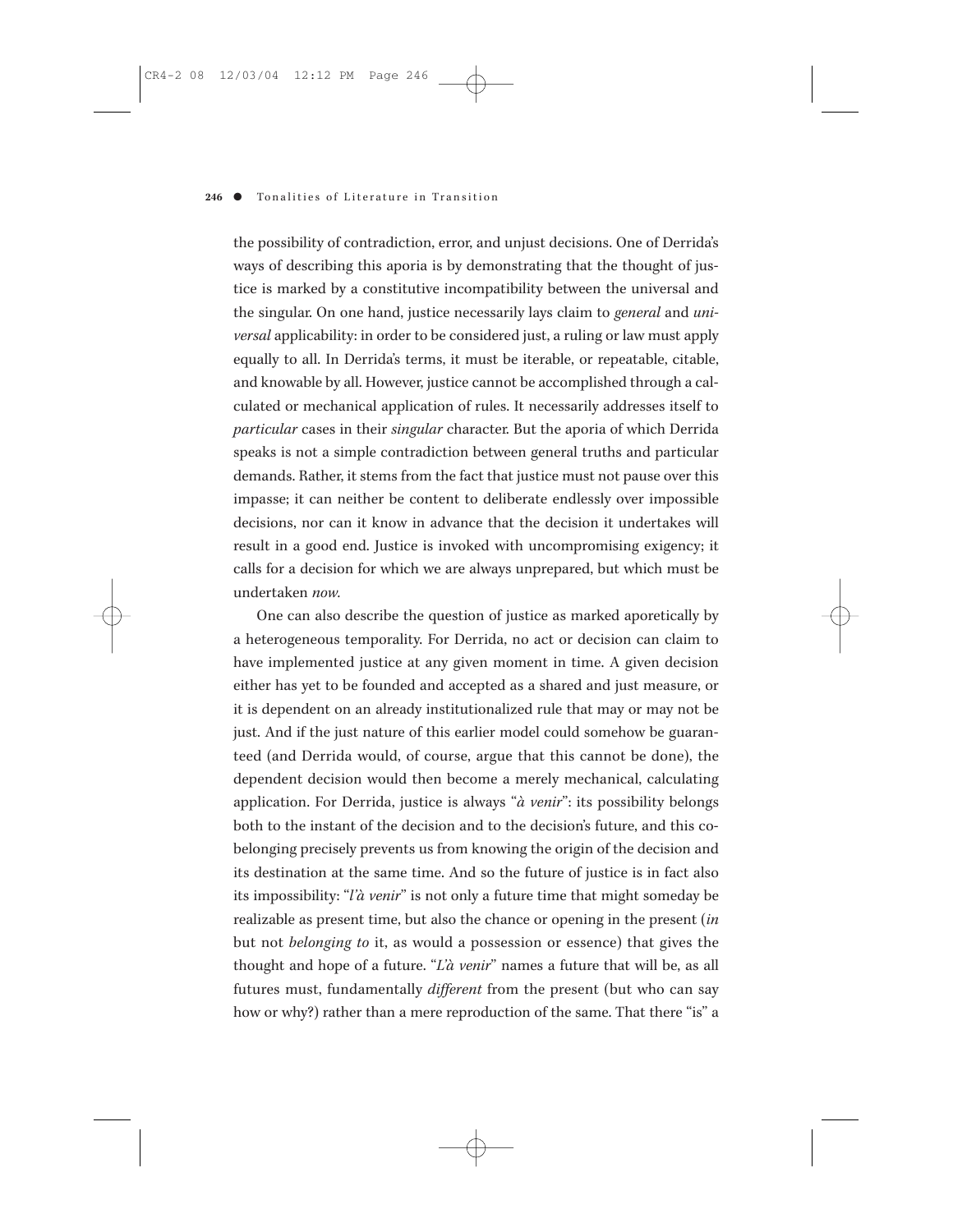future or that we "have" a future: futurity names the sheer fact that one can *say* this today, but without deceiving ourselves into thinking that the status of this future can be explained in terms of being or presence. Justice, then, is marked by an aporetic incompatibility between two notions of time and futurity. On one hand, a future-present which we must construct, shape or realize in a just manner (but what manner is that? who decides?). If our future is to have any chance of being just, we cannot merely await its arrival passively, but must be able to see our own hand in its arrival. On the other hand, the pure possibility of an other time, a temporal *différence* which is always already retreating from our view any time the future is determined as a specific future-present. If the future as future-present can be understood in terms of calculation and labor, the future as chance or possibility poses a limit for all calculation.

The administrative reason of the transition effectively relinquishes and silences the question of justice, I maintain, because it reduces what are in fact the constitutive aporias of justice I have just described to an array of contingent, phenomenal obstacles (the military, the international banking community, etc.) which prevent its full realization for the foreseeable future. By the same token, this rationality presents what is in fact a contingent circumstance (the fact that there would seem to be no existing alternatives to free-market capitalism) as a necessary development that can no longer be altered (neoliberalism as the end of history).

## P HILOSOPHICAL C RITIQUE AND THE D ARKENING OF THE WORLD: HISTORICITY AS ATTUNEMENT

What becomes of post-Kantian philosophical thinking in the wake of the epochal transformations just described? Can such thinking respond to the specific challenges of the time of transition in the Southern Cone, in which proclamations of the end of history are superimposed over still-open or newly reopened wounds? Ever since Archimedes, it has been a principle of Western thinking that any substantive transformation of the world must begin by postulating the existence of a vantage point from which the world can be interpreted *as a totality.* The possibility of thinking something on the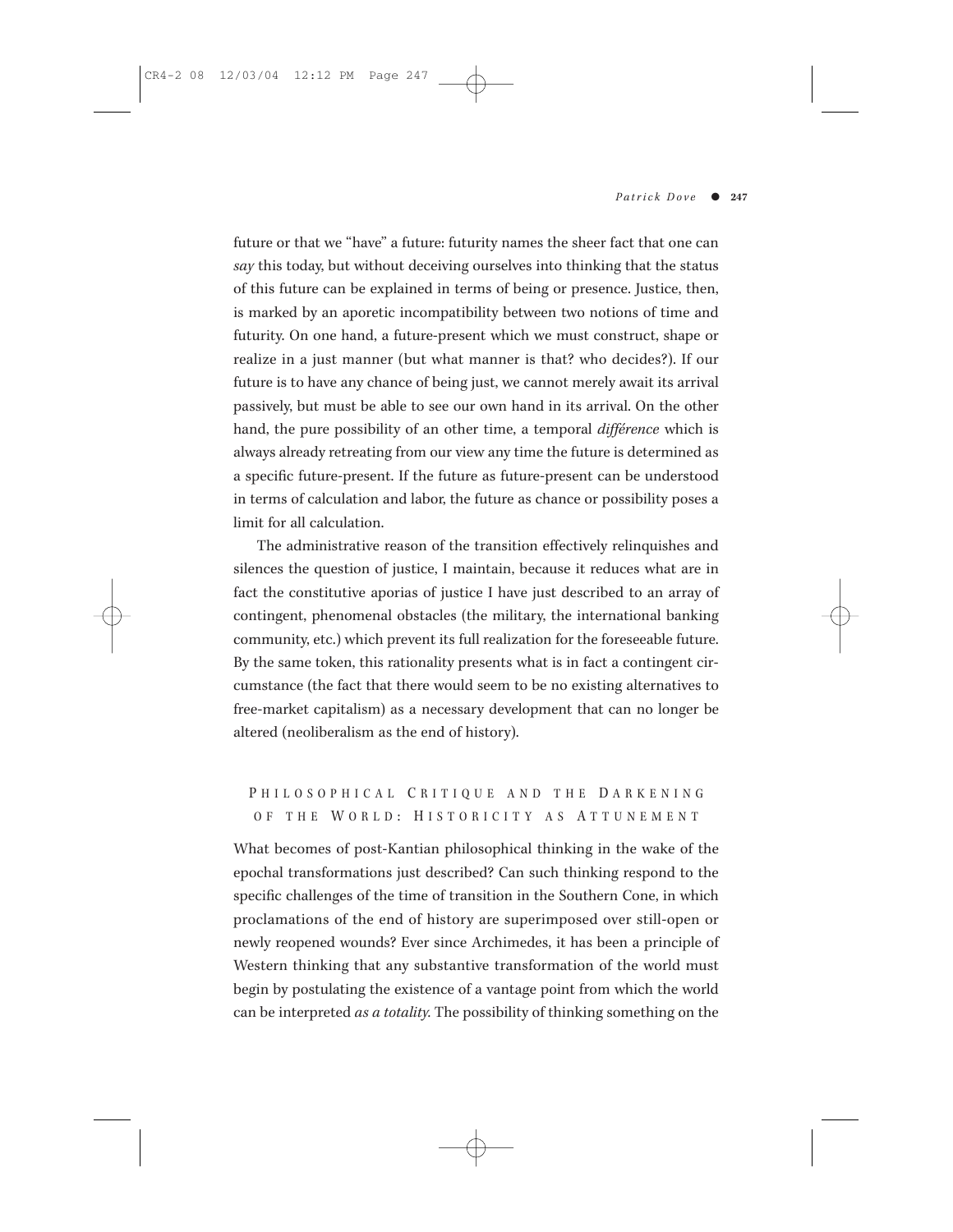order of a world presupposes thinking's capacity to posit for itself an outside, a locus external to the world from which the world could be made to come into view as a whole. This transcendental site of world-historical thinking has taken on various names in the history of the West: the Platonic Good, the God of Judeo-Christian tradition, the humanistic idea of Man, Enlightenment notions of progress and emancipation, as well as more recent reference points such as the People, *Patria,* and Party. Lyotard's account of postmodernism as "rupture" implies the collapse of this constitutive outside, and thus signals the withdrawal of any ontological ground from which to think—and thereby transform—the world as a whole.

A world never allows itself to be opened and then stuck back together beginning from a multitude of perceived objects reassembled after the fact; rather, it is that which in advance is most originally and inherently manifest, within which alone such and such a thing may come to meet us. The world's opening movement comes about in the fundamental mood [*Grundstimmung*]. The power to transport, integrate, and thus open, that a fundamental mood possesses is therefore a power to found, for it places *Dasein* upon its foundations facing its abysses. (Heidegger 1976, 140–41, as quoted in Haar 1992, 163)

Martin Heidegger would seem to have anticipated the problem described by Lyotard when he suggests at the beginning of *Being and Time* that thinking, in its effort to gain access to being, cannot separate itself from the particular historical determination of being in which any such thinking finds itself. That "we always already move about in an understanding of being" means that thinking, in asking about the being of beings, can find no approach to its object that is not already compromised by a certain tilt, marked by the predetermined and unquestioned understanding of being that shapes any given time and place (Heidegger 1962, 25). There is no neutral outside in which thinking could take refuge while attempting to arrive at an "objective" or "disinterested" knowledge of being. Thinking itself continually reproduces this silent predetermination whenever and wherever it thinks. And thus we only gain a tentative and insufficient grasp of the present crisis when we represent it to ourselves using the resources of histori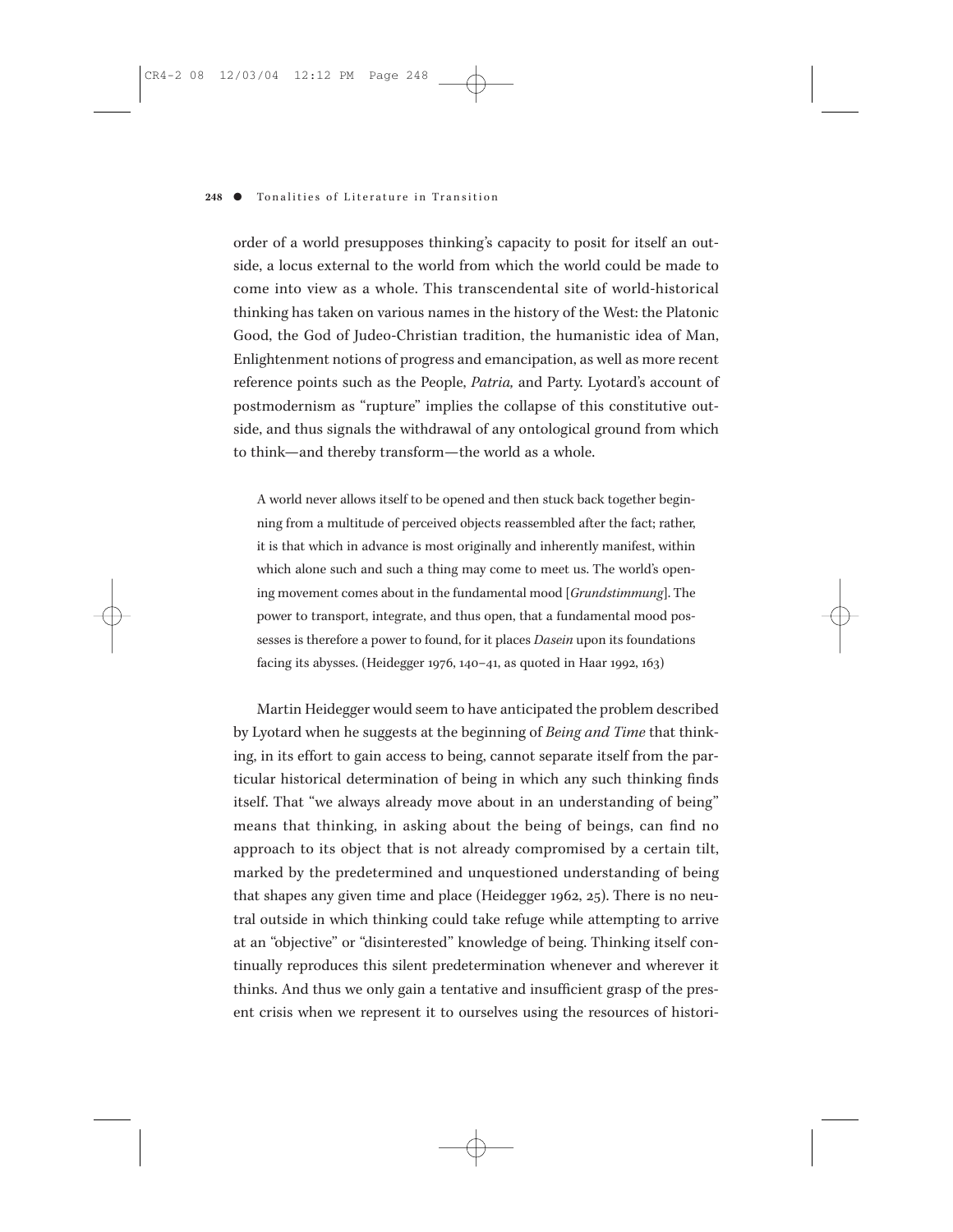cism—for instance, when we locate the emergence of this crisis within a diachronic sequence that begins with the nation-state and ends with the market. The belief in such a chronological evolution or regression is but a symptom of the silent determination of being that gives shape to the ideological constellation of modernity and postmodernity.

But the fact that thinking can never gain access to the world "as it truly is" does not mean that we can have no experience of the world as such. Whenever and wherever deliberation happens, thinking has already been exposed to what *Being and Time* terms the "facticity" of a world. World in this sense has little to do with how the planet is conceived by the technological view, i.e., as the sum of objects that can be calculated and consumed. Indeed, insofar as technicity takes *presence* and *utility* as its basis for thinking everything and anything, it precisely refuses the possibility of experiencing the origin of world in its facticity. Facticity affects and solicits beings prior to any determination of identity or essence. While Heidegger insists that the understanding repeatedly fails to grasp the disclosure that silently shapes every configuration of meaning, he names "mood" [*Stimmung*] as the register in which we first gain some awareness of the facticity of world (see Haar 1992). Certain emotions, Heidegger says, can prompt us to withdraw and step back from our routinized and calculating ways of relating to the world. Our everyday concerns, whose self-evident importance we ordinarily regard as beyond question, are arrested by the experience of anxiety, which is tantamount to the subject losing its footing in the world. This sudden separation from the everyday in turn clears the way for us to experience existence as enigma, as something irretrievably anterior to the world as it is apprehended by calculative reason. Mood registers what Heidegger terms the "factical totality" of being, or the manner in which being is *given* to us before thinking can assume a position of judgment over it. The experience of anteriority brings us to the awareness that there is no way into being, and that neither is there any way out; thinking cannot gain the distance it seeks in order fully to grasp, through affirmation or negation, what is both prior to and irreducible to its resources. Thinking cannot think its own origin in the world.

In his later work, Heidegger comes to view particular moods as belonging in a specific way to a given epoch in the history of being. Thinking finds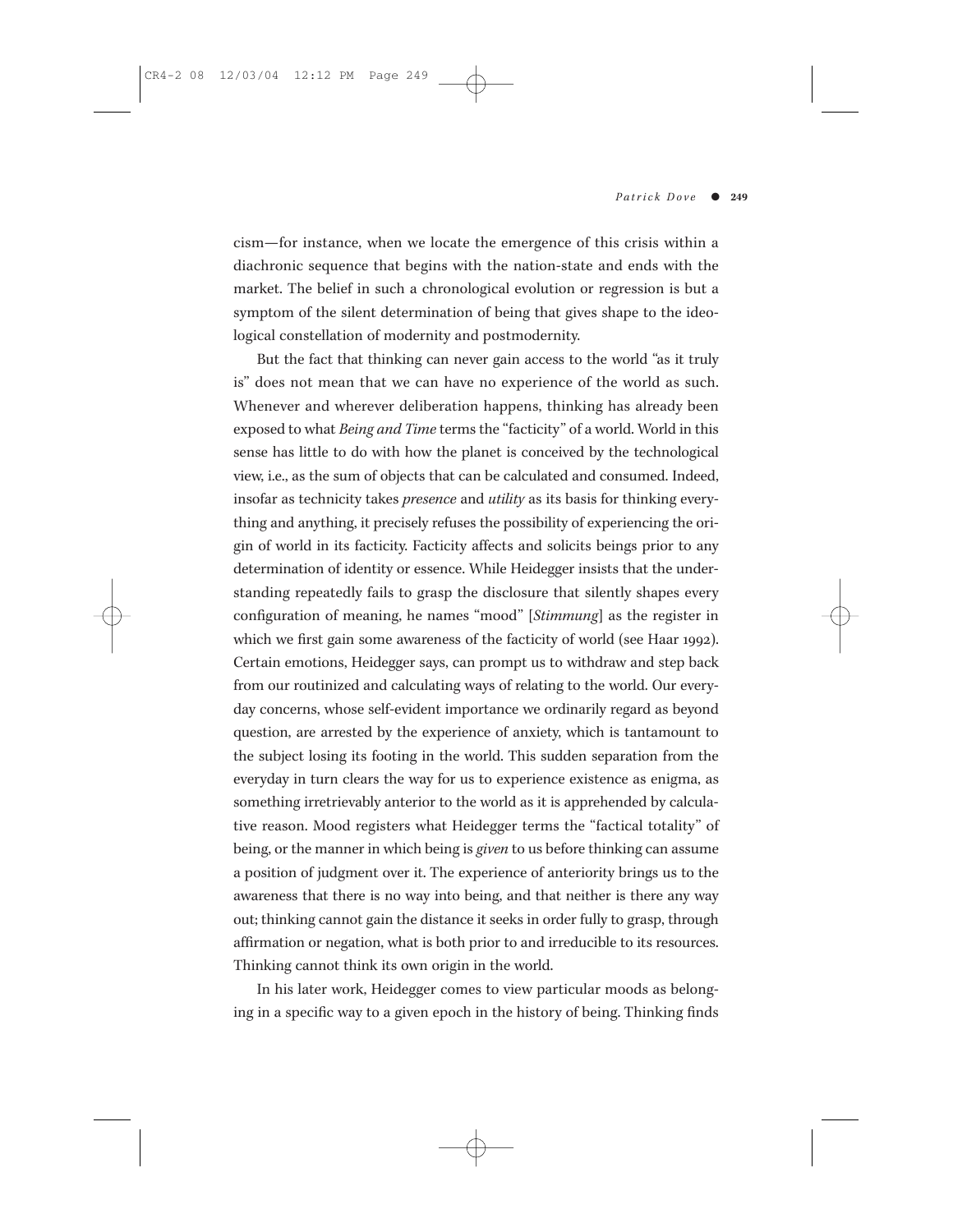itself always already to have been "attuned" [*bestimmt*] to being in specific ways, prepared or tuned in by the "voice" [*Stimme*] of being itself. Certain dispositions seem to belong characteristically to a particular time and place and its specific way of experiencing being. Thus, the quasi-ahistorical *Stimmung* of which Heidegger speaks in *Being and Time* becomes *Bestimmung,* the determination of a particular epochal tone, climate, or appointment. For instance, speechless astonishment before the sheer fact of being constitutes a fundamental attunement for Greek thinking, whereas hyperbolic doubt (and its eventual calculated conversion into certainty) sets the prevailing tone for the modern, rationalist tradition. And finally, as the epoch of metaphysics comes to a close, terror attests to the panic that arises in the withdrawal of all ontological ground. In calling attention to the importance of history for *Bestimmung,* we should bear in mind that Heidegger's analysis is not a historicist treatment of mood. The question of epochal specificity remains enigmatic to us insofar as our analysis of it cannot step out of its own location in history—nor can it ever fully assume this location as its own proper site, since it is always already dislocated through its indebtedness to mood.

The account of attunement as receptivity to the anteriority of being (or facticity) takes on an added depth in Heidegger's later work, where it helps set the stage for a clarification of the historicity of being (see in particular Heidegger 1999). If mood attests to the radical anteriority of world, and if it is also necessarily aligned with a given epoch and its particular mode of experiencing being, mood in its specificity furthermore participates in constituting a given epoch. The Greek experience of being is not just reflected in speechless astonishment; it *is* this wonder that gives rise to a specific way of asking questions about the world. Mood as hearing is also attunement as first orientation; the interruption of the everyday that is prompted by anxiety is also—perhaps—the first step in opening up a new path for thinking. In order to see why this is the case, we must keep in mind that for Heidegger, being does not name a transcendental substance or subject that is simply and always already "there." Rather, we must superimpose over the anteriority of being the thought that finite being must always be brought forth anew by human hands—even as being itself provides the pseudo-transcendental determination or truth of beings. Being only *is* when and where there is a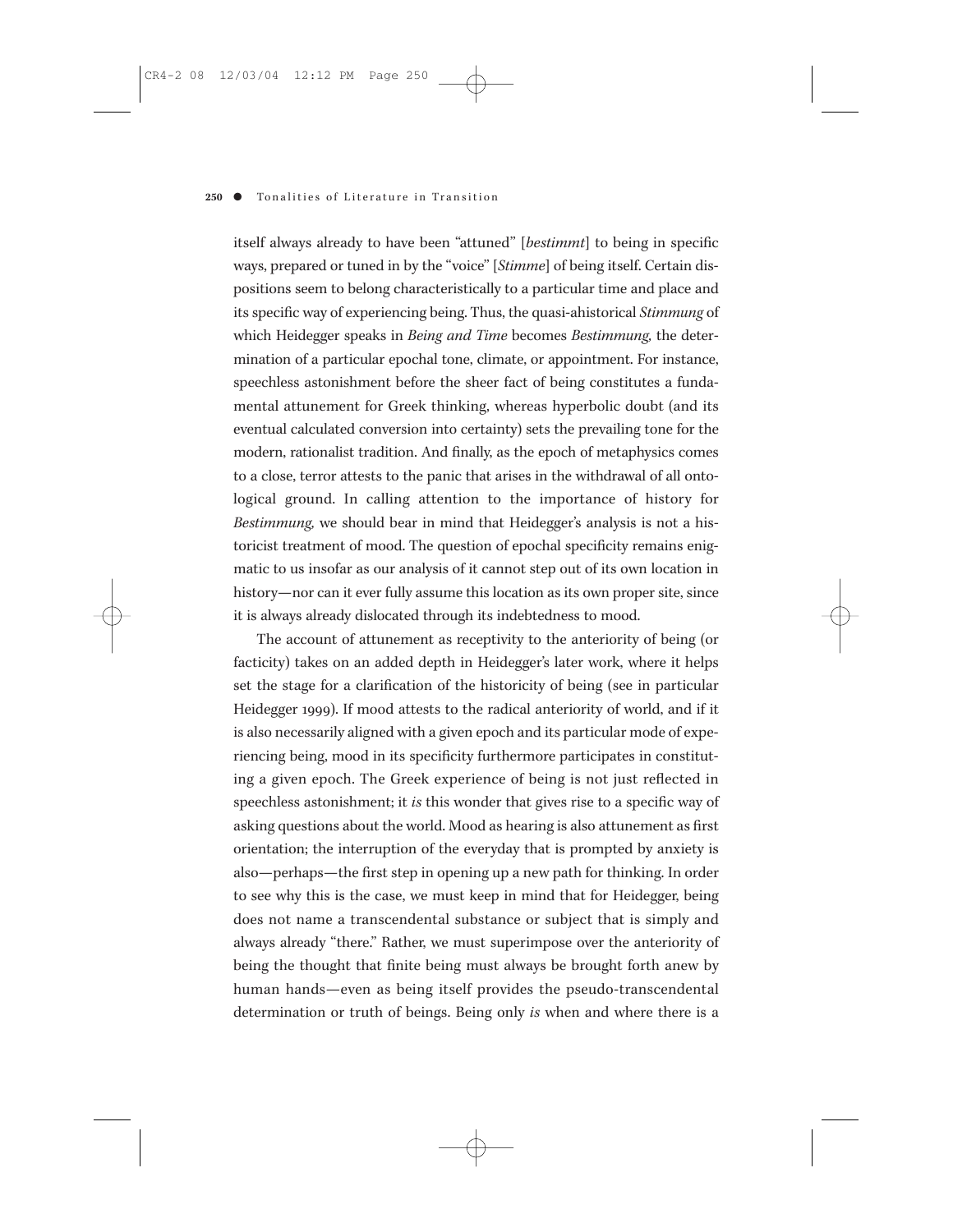historical project underway; being names the distinctive manner in which a project is born, lives, and dies. And so what we could call, for lack of a better term, the "passive" meaning of mood—as mark of the irretrievable anteriority of being—is already inscribed by a kind of "activity" or *re*-mark. The effect or the mark participates in bringing about its own cause as projected being.

Heidegger suggests that the exact tenor of thinking's attunement is wont to fluctuate, both from one epoch to another and within any given epoch itself. The sense of astonishment that defined the Greek experience of the world is no longer central to our own history and its way of questioning. Wonder is supplanted by doubt, and doubt in turn by certainty, and certainty finally by terror. At the same time, a new danger begins to show itself with the exhaustion of metaphysical system-thinking: technicity finds itself virtually alone in the world today. We no longer have recourse to "God," "Reason," "Man," or any other transcendental point of reference that could mediate and mark the limits of the technological representation of the world. The unchecked spread of technological immanentism introduces a new species of intonation into the world today: a vague, nearly accentless mood which Heidegger terms the "distress of the absence of distress." Selfassured and unquestioning, this flattened-out tone attests to a world that has already been mapped and measured in its entirety. This disposition is unable to open to an experience of the world and its happening as anything other than self-evident. The postulated end of the technological representation of the world is the reduction and anaesthetization of all mood. From this point of view, terror is not in fact the fundamental, grounding attunement of the postmetaphysical age. The predominant sense of our increasingly technified world is what Heidegger calls "distress," a malignant disposition that is always already mutating into its opposite: self-assured effervescence as the complete absence of distress.

## T RANSITION AND THE L ITERARY L IMITS OF S IGNIFICATION

I will now approach the questions of post-dictatorship and transition from a different angle, by addressing the status of mood and affect in contemporary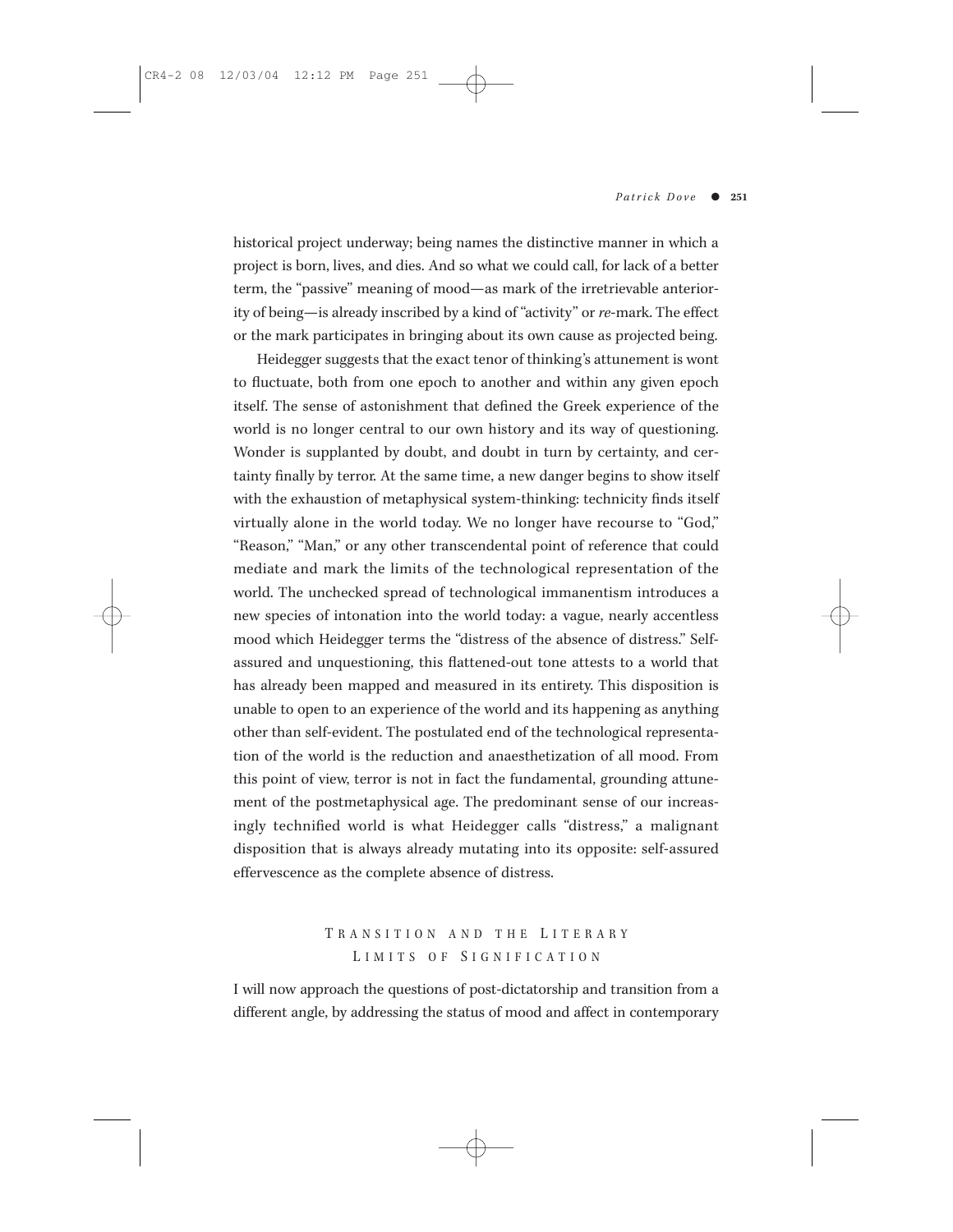Southern Cone prose. What follows is a reading of Marcelo Cohen's 1987 novel *El oído absoluto.* The notion of using literature as a point of departure for reflecting on world-historical questions may have a somewhat anachronistic ring to it today, especially in a Latin American context. Such a project may seem better suited to the cultural modernism of the "Boom" era than to a time when literary criticism has apparently ceded its privileged position as interpreter of symbolic production to cultural studies. However, it is precisely the belated and disjointed nature of this link between literary aesthetics, history, and politics that is of interest to me here. Two lines of questioning will shape this reading of Cohen's text. The first suggests that we have reached the end of a certain influential way of understanding literature in Latin America, while the second argues that the exhaustion of this tradition is also—perhaps—an opening onto a new way of thinking about and experiencing the literary.

On one hand, the prominence of "mood" as a topos in recent Southern Cone novels suggests the need for a broad reassessment of how we understand literature today: of its status as an index of cultural production, as well as its possibilities and its limitations as a critical force in contemporary society.5 In many of these texts, the emergence of mood as an important literary topos often coincides with "negative" experiences—including disorientation, depression, shock, apathy, and numbness—that challenge traditional views of representation. Paraphrasing Freud's view of anxiety, we could say that these instances of literary affect are like warning signals pointing to an event that one feels to be imminent, and yet fails to take place—or has yet to be registered within a system of symbolic values and equivalencies. Mood as affect, however, does not necessarily function in these texts as an index of an extraliterary crisis; its presence also potentially serves notice of a metaliterary problem, one that affects literature's capacity to refer to its own situation. The specific way in which mood and affect emerge in these texts suggests that we have arrived at a crisis stage in literary modernity, a point at which literature is no longer able to situate itself in relation to tradition—and, for modern Latin American literature, this is to say that it no longer finds its supplementary support in the concept or the promise of the nation-state. Following Alberto Moreiras's analysis of the relation between literature,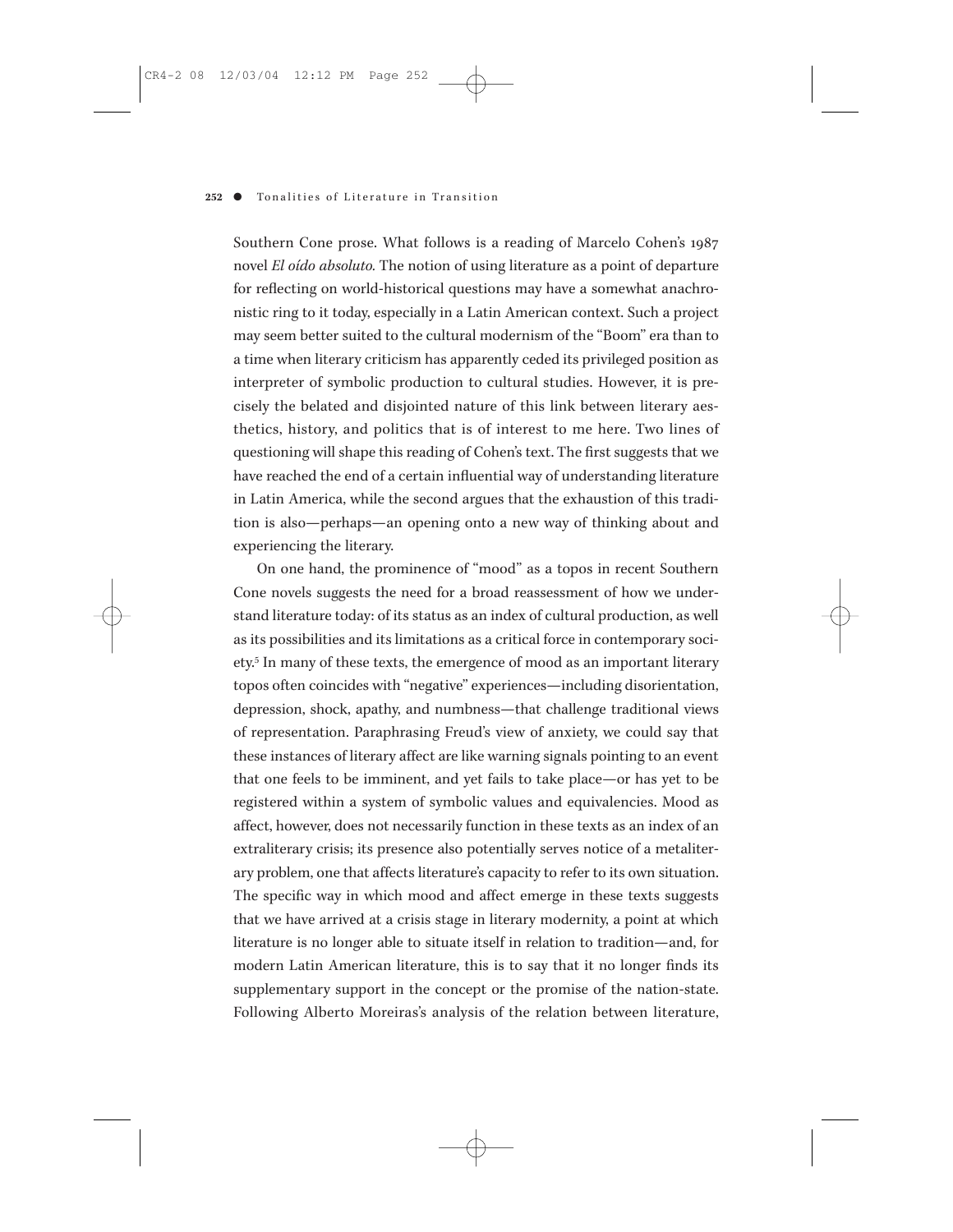culture, and the state in Latin America, let us call this crisis the demise of the culturalist concept of literature (Moreiras 2001).

If mood and affect at times point to a crisis of cultural foundations in post-dictatorship writing, these topoi also give shape in certain works to a reflection on this absence of ground as such. It is this reflection that will provide a point of departure for thinking what remains of the literary—or what emerges there for the first time—following the collapse of its culturalist ground. Certain post-dictatorship texts suggest a radicalized understanding of the literary aesthetic, in which the interruption of traditional forms of signification (metaphor, symbol, allegory) helps to engender a sensation of the sublime, of the existence of the unpresentable. Or, better yet, it attests to a conviction that existence itself marks a limit for representation. The difference between this and traditional literary references to the sublime is that here, the marking of the limits of the imagination does not culminate in an incitation of reason—or literature—to take us beyond these limits, but rather signals a proscription (of what—if anything—could be said to lie beyond these limits) and a falling back.

Of course, the two lines of questioning I am describing do not constitute a total description of contemporary literary production in the Southern Cone, nor do the developments I am attempting to theorize rule out the presence of other tendencies, including attempts to salvage or reinvent some form of cultural-ontological ground for the literary. Indeed, I believe it would be more precise to say that literary attempts to reflect on the absence of ground on one hand, and endeavors to recuperate or reinvent some sort of ground (albeit in a form that literature knows to be purely tropological) on the other are at work simultaneously or co-intermittently in many of these texts.6

The setting of Cohen's novel is Lorelei, a mythical city-state presumably located somewhere in Latin America. While its administrators promote this locale as another example of Latin America's long history of utopian and developmentalist projects, the text in fact encourages us to see it as the instance of a relatively new phenomenon. Unlike traditional utopian projects, which always bore a necessary relation to nature as first ground, this is a world that has been entirely *produced.* Here nature has been reduced conceptually to a sum of commodities ready to be consumed. Even more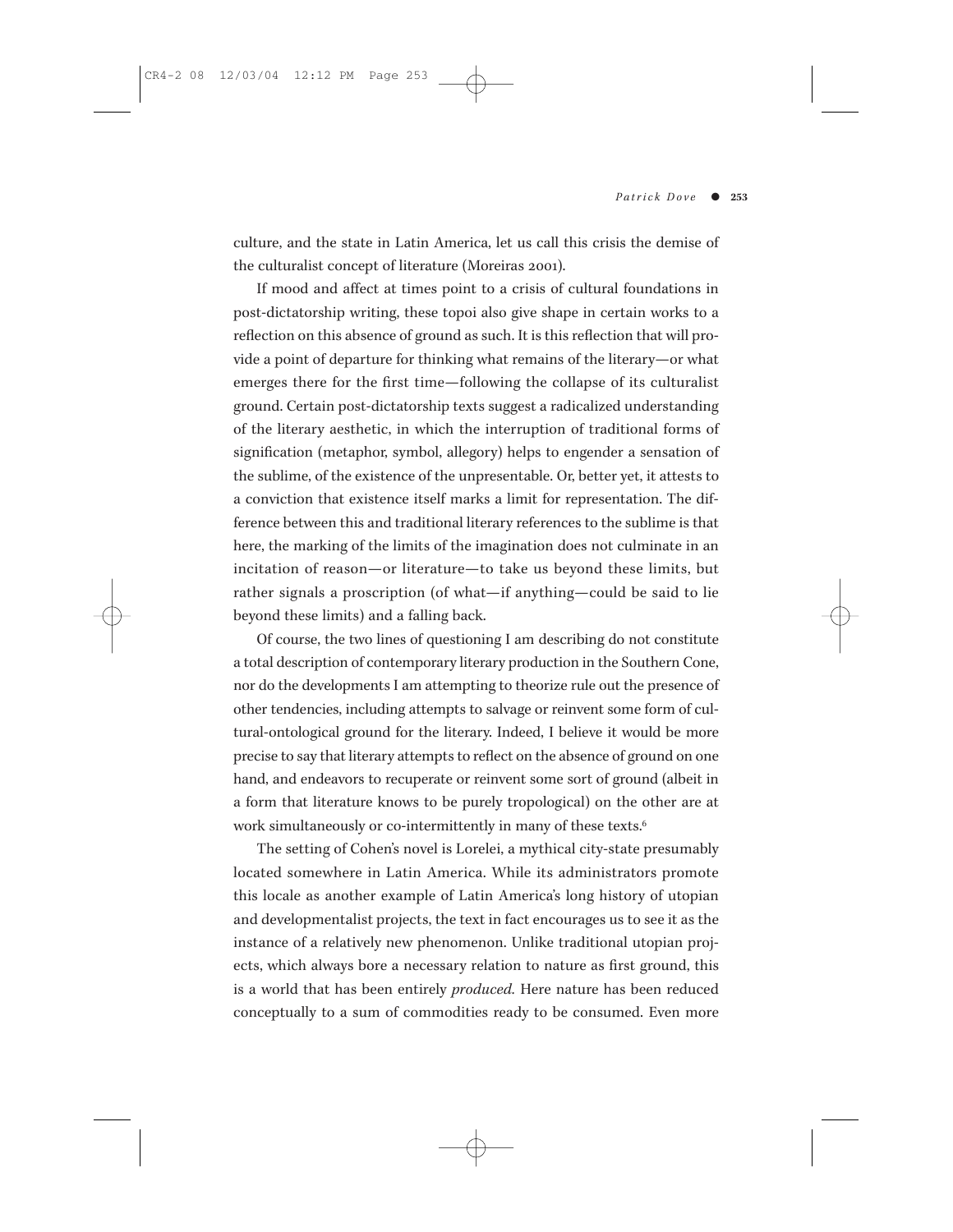drastically, nature, as the substance upon which culture is traditionally thought to build, here turns out to have been fabricated by culture itself. To fill in the gaps in what Max Weber describes as modernity's utterly disenchanted nature, the designers of Lorelei have erected the "Columna Fraterna" [Fraternal Column], a laser tower that functions as colossal writing machine. The column inscribes the heavens with mediatized accounts of both the business of the city and the myriad conflicts and disasters that plague the world outside of Lorelei. This mediatic inscription process yields a pair of complementary images: a smoothly functioning "inside" in juxtaposition to a conflictive, embattled "outside." This is a simulated production process which serves to mask the fact that, in the technified world of Lorelei, the outside is no longer conceivable as alterity. That is, the identity of the outside turns out to be nothing more and nothing less than the specular double of the inside. The imaginary projection of the outside as the barbarous "other," replete with violence, antagonism, etc., lends support to a complementary image of an internal, proper space whose dissimulated fabrication would be synonymous with security, tranquillity, and universal accord. The unchanging climate of Lorelei is dedicated to the ceaseless reproduction of this sameness, of selfcertainty and technological security as the self-evident ends of all social activity. At the same time, this production process also necessitates the repression of whatever threatens to disrupt the vast mediatic mirror that reconfirms this world to and for itself.7 Cohen's text offers an allegorical vision of Latin American modernity, revealing a perhaps unsuspected connection between the history of utopian thinking about the nation-state that begins with the generation of Bello, Echevarría, and Sarmiento, and the postutopian epoch in which the political is increasingly redefined as administrative order of bureaucratic navigation. What at first appears as a simple contradiction (Lorelei is not the utopia its architects claim; it is in fact a dystopia) turns out to be a reflected form of identity. Through its endless refraction and dissimulation of images, the text slowly leads us to identify the grain of dystopia that was already at work in the utopian project itself. In a word, both the utopian tradition and its post-utopian simulacrum can be understood as consequences of the same silent determination of truth in terms of self-production or machination.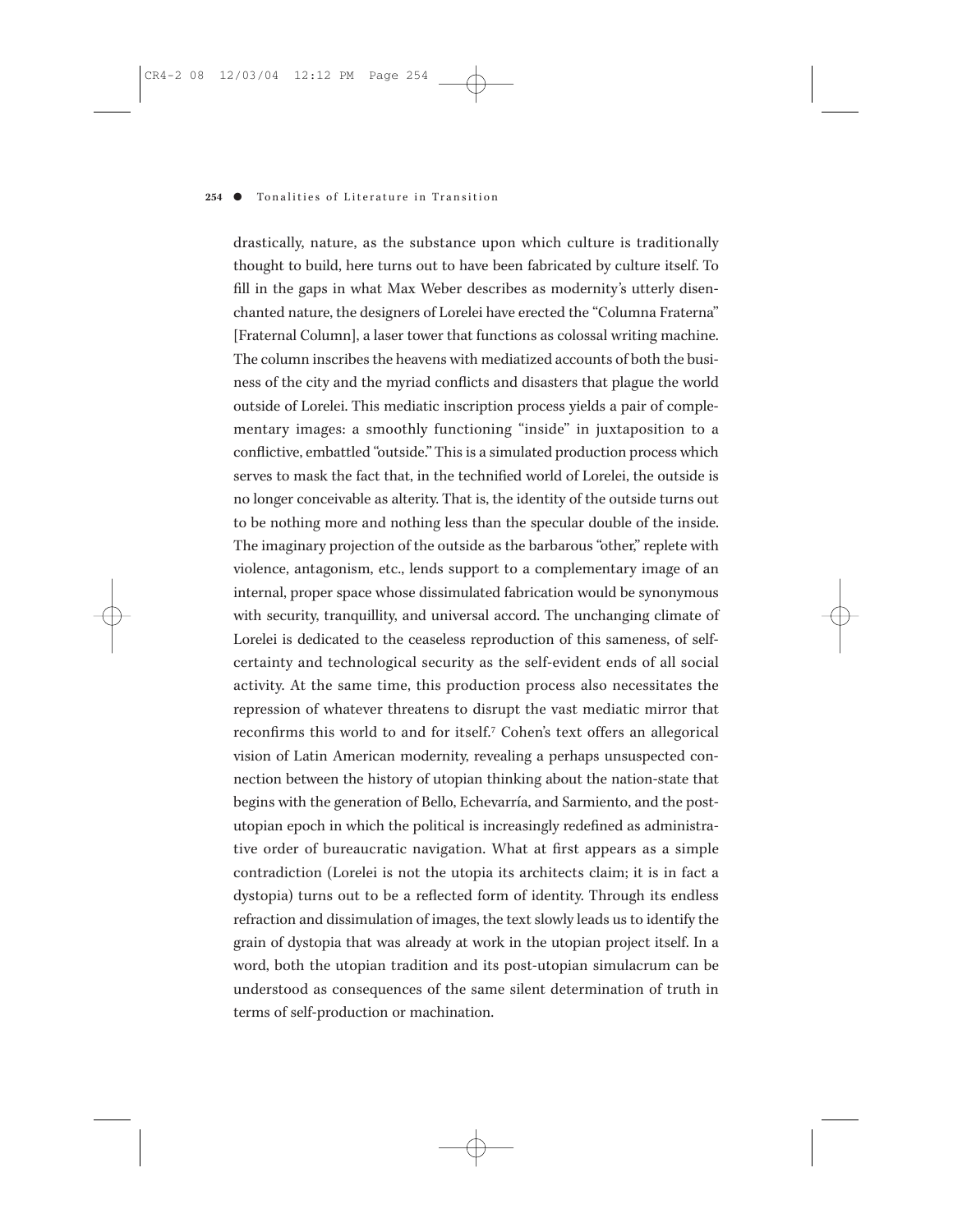Cohen's novel resonates with a number of different literary traditions, including the utopian novel, science fiction, the detective novel, and the literature of exile. At the same time, one can approach the work with considerably less attention to plot content, reading as if the text were a collection of images, anecdotes, and aphorisms. One important anecdotal layer concerns a dazzling theory of music proposed by one of the principal characters, Lotario. According to his thesis, the origin of musical sense—or "musicality"—is to be found in what he terms *acordes* [chords or accords]. As aesthetic experience, music functions as a kind of universal memory, or as "*la presencia de lo perdido*" [the presence of what has been lost] (292). This paradoxical presence of absence is secured in the playing out of a differential sequence of musical units or chords, which Lotario tellingly likens to moods. When all is said and done, the succession of chords—insofar as it is found to be harmonious—will have been an accord: that is, it produces the feeling of a whole, of a unified work that exceeds the sum of its parts.

Creo que todos tenemos algo de la materia de la música. . . . El temperamento mismo está hecho de acordes. Cada acorde es un estado de ánimo, y uno unido a otro . . . forman el carácter de una persona. . . . Pero un acorde . . . es un conjunto armónico de notas. Do menor es do más mi bemol más sol, y por eso no puede definirse con un solo adjetivo. Y a mí me parece que con los sentimientos pasa lo mismo. (134)

[I believe that we all have something of musical material within ourselves. . . . Our very nature is made up of chords. Every chord is a mood, and one linked to another . . . form the character of a person. But a chord . . . is also an accord, a harmonic conjunction of notes. C-minor is C plus E-flat plus G, and therefore it can't be defined with any single adjective. It seems to me that it's the same way with feelings.]

As we see, each unit or chord is itself a harmonious assemblage of notes. Harmony arises not simply from the richness and plenitude of a particular combination, but from a kind of materiality that retreats behind the emergence of the melodious or the beautiful. A chord is not just a plurality of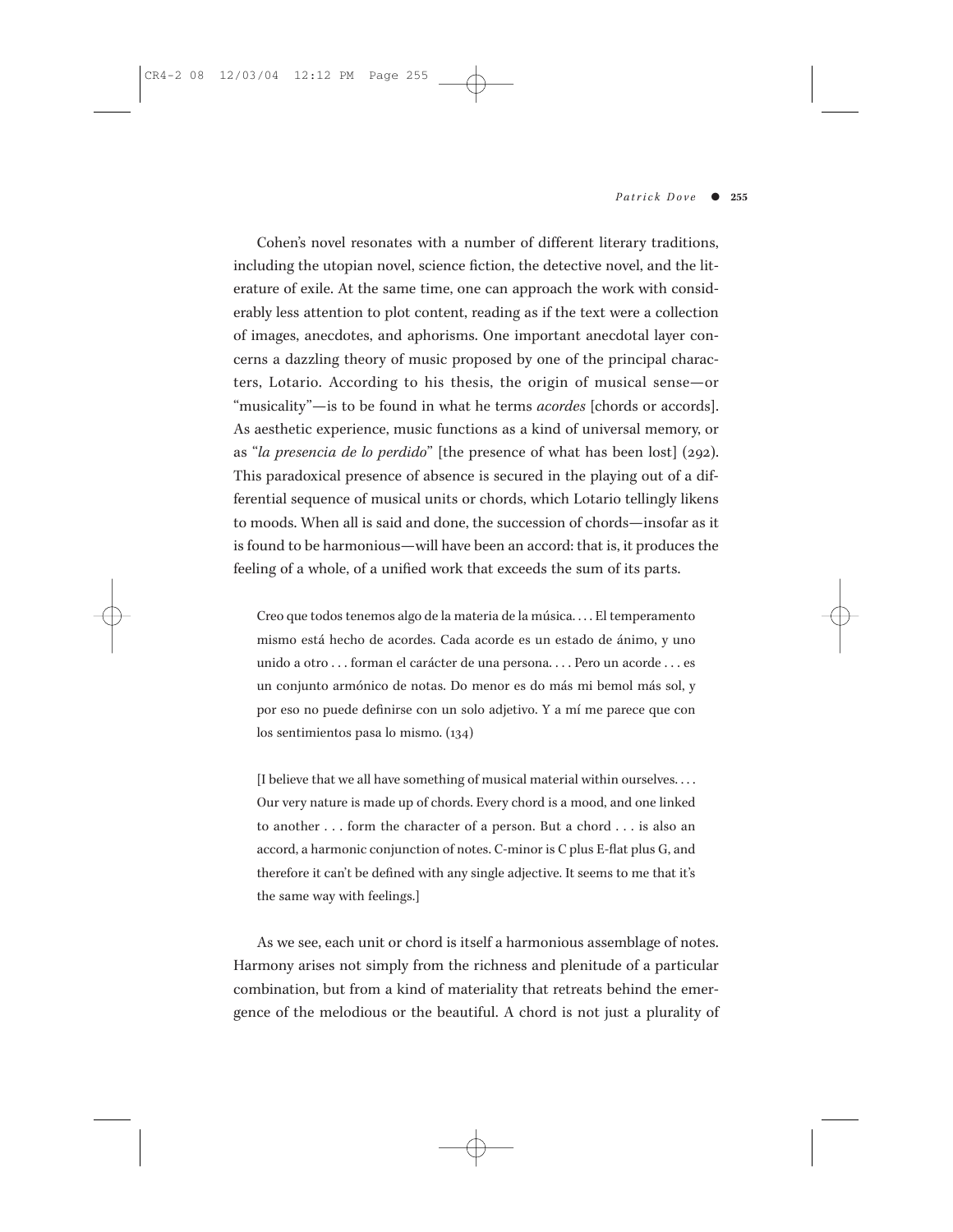notes whose individual senses have been determined in advance. Rather, like Saussure's alphabet, it is a multiplicity of differences: the sense of each note—*re,* for instance—is precisely the invisible and inaudible difference that places it between, while also distinguishing it from, *do* and *mi.* Harmony emerges from the gaps or absences that mutely recede before a particular conjunction of notes. Music shows us that sense or harmony, when and if it occurs, is either always already withdrawing or always yet to come.

Realismo es que una obra . . . cambie con cada grupo que la interpreta, con cada persona que le escucha. Para mí es larga, para Fulano corta, para un violinista acelerada, otro la ralentiza. . . . Siempre es la misma pieza, y siempre distinta. . . . Y también mi vida es distinta ahora que ayer, aunque sea la misma vida. (229)

[Realism means that a work . . . changes from one group of interpreters to another, with each person who listens to it. For me it's too long, for what's his name it's too short, for a violinist it's rapid, whereas someone else slows it down. . . . Always the same piece, and yet always different. . . . In the same way my life is not the same today as it was yesterday, although it continues to be the same life.]

Somewhat surprisingly, Lotario also declares that music in fact constitutes the only true realism. He does not mean that music is more adept than other forms of art at imitating nature. To be sure, music imitates nothing. Lotario's judgment of music as the truth of realism derives from the old conviction that music has to do with presentation in its purest sense: the presentation of presentation itself. Music provides a model, we could say, for thinking the origin of sense. At the same time, the musical medium attests to a tragic aspect of this process. The price that sound pays for becoming audible is that it must resign itself to its inevitable duplication, dissipation, and loss. In order to win the chance of a good hearing, music must relinquish all guarantees and deliver itself over to repetition, to the ear of another, which is in fact an echo chamber. In producing a work or a whole, music allows what is contingent (different interpretations, different days) to form an identity that appears necessary (the work, the life).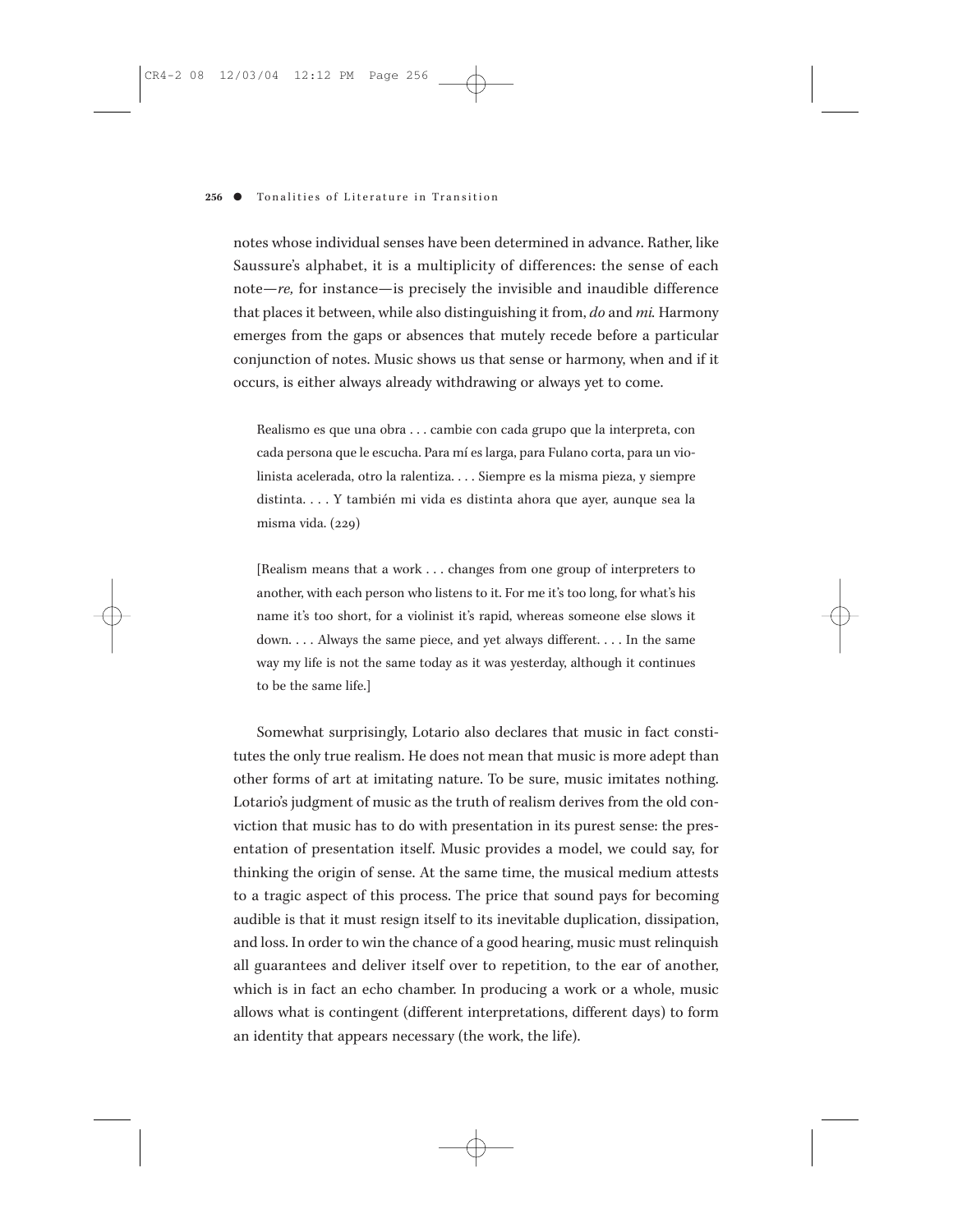As the title of the novel suggests, the physiology of the ear plays a central role in this aesthetic theory. The eponymous "absolute ear" names a magical ability to divine or to reproduce precisely any given tone or key. The *oído absoluto* is an "inner ear" that remains immediately attuned to the voice of being.9 Lotario, in recounting his musical ambitions, announces that he wanted not just to possess such an inner ear, but actually to be this "*germen de la afinación universal*" [germ of universal tuning or completion]. His wish belongs to a certain understanding of art that prevails through much of modernity; Lotario shares with this tradition an aesthetic imaginary for which art would fill in the gaps and heal the fissures that arise through our interactions with the real. Art incorporates the terrifying void into its own mechanics—much like the physiological structure of the ear—and it thereby provides a saving passage to solid ground. Or, using different terms, we could say that aesthetic experience fashions a neutral space that would suture the rifts and antagonisms of the social field. Variations on this theme can be found not only in the cultural canons of the nineteenth and early twentieth centuries (see Lloyd and Thomas 1998), but also in more recent attempts to counteract the violence of globalization through a return to culture and tradition (see Moreiras 1999). In schematizing this aesthetic ideology, Cohen's text also allows us to see the points where its culturalist ground has begun to waver. The point of Lotario's self-undermining presentation is not that its viewpoint is simply mistaken. This aesthetic ideology is highly aware that what it refers to as the completion of a system (*afinación*) is in fact inhabited by gaps, silences, and excesses. Perhaps the crucial difference that separates Cohen's text from the culturalism that it mimics resides in the question of how each aesthetic theory understands its respective relation to its own limits. The system outlined by Lotario claims to interpret and regulate these lacks and surpluses through its own devices, representing them as integral moments of rhythm and harmony. And thus the limits of the system do not prevent the system from constituting itself as such.

On the other hand, we can also find in Cohen's text a view of writing as a counter-foundational practice. For Cohen, writing seeks out those moments that precisely do not fit into—and that in fact interrupt and ruin the systematic production of harmonious wholes. "Hay momentos, si uno los descubre, que son extraordinarias averías en la red eléctrica que nos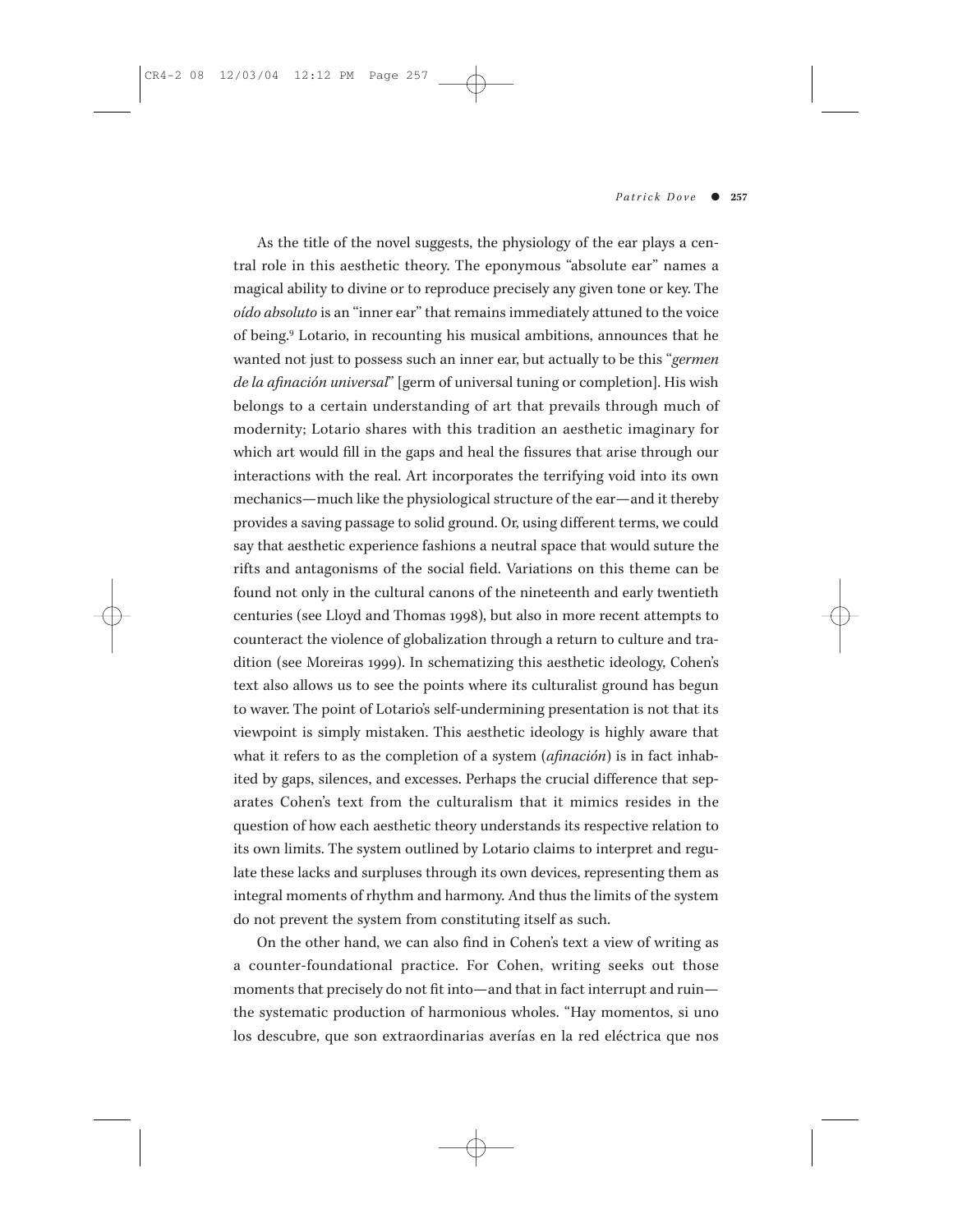alimenta, y en el desconcierto que acuñan se puede atisbar la anticuada audacia del vértigo" [There are moments, if one can discover them, that are extraordinary breakdowns in the electronic network that sustains us. In the disconcerting impression they impose on us, one can catch sight of the ageold audacity of vertigo] (11). Let us then modify the Weberian account of modernity alluded to above: technicity not only presides over the disenchantment of the world, it also unleashes a powerful operation of reinscription that obscures the traces of its own machinations in the world. Disenchantment is always already reenchantment through the projection of self-evident certainty. Counter-foundational writing aims to reveal the gaps that lie concealed beneath this projected semblance of a whole without gaps, fissures, or conflict. In so doing, it would renew the possibility of experiencing the origin or emergence of world as enigma. The difference between these two aesthetic attitudes can be articulated as a shift in tonality, in which *afinación* [attunement, completion] gives way to *desconcierto* [disconcertedness, uncertainty]. The distinction between these attitudes resides not only in the distance between two distinct tonalities, but also amounts to different understandings of tone itself. The nominal *desconcierto* evokes disorder, confusion, discord, agitation—all of which could be described as symptoms of the times, of the feeling that things are going badly with the world today. But in it we can also hear the transitive verb *desconcertar* (to upset, to bewilder, to disconcert) and the reflexive verb *desconcertarse* (to dislocate; to suffer a breakdown, as in a mechanism that no longer functions), which might contain one of the names for the task of disruption that counter-foundational literature sets for itself.

Some clarification is called for here as to the status of "tone" in what I am describing as postculturalist, counter-foundational writing. First, we cannot satisfactorily account for the matter of tone when we explain its prominence in contemporary literature as a reflection of the times in which we live; tonality is also a signifier that aims to intervene in the scene it helps describe. Second, as the text suggests (to wit, "if one can discover them"), these disjunctive figures and tonalities cannot be produced and orchestrated in a calculating manner, either by an author, the work, or a reader. These "moments," which are of time but not necessarily of any specified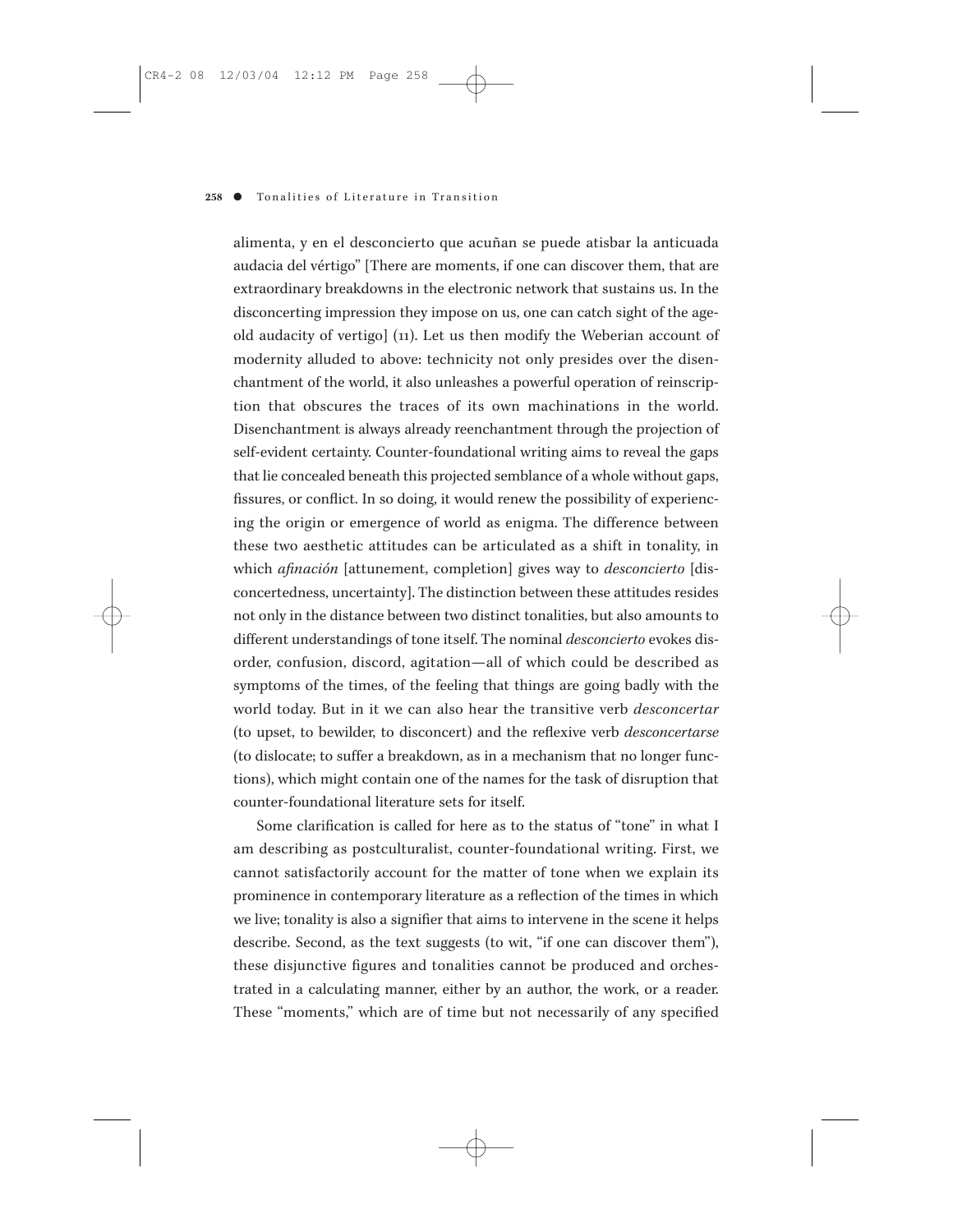duration, are constituted by relation, by the act of reading. To speak of counter-foundational writing as I am doing is potentially misleading, then, since the term risks creating a rigid conceptual opposition based on authorial agency, opposing the intentions of Cohen to those of other writers and/or of earlier generations. This is far from what I have in mind. My purpose is to describe an epochal shift in how literature *reads,* a transformation that compels us to call into question the very stability of the disciplinary object known as "literature"—a change that is impossible to explain as the exclusive function of a specific author, work, or reader.

Heidegger describes a paradox that complicates the manner in which we can hope to relate to any fundamental attunement. A brief reference to this difficulty will help to clarify what I am trying to suggest about the literary in Cohen. On one hand, for reasons already outlined, fundamental attunement can never become an object of knowledge: to recognize or become conscious of it is already to have lost it. By the same token, fundamental attunement cannot be made the end or objective of a subject's will: there can be no production of attunement where it does not already exist. Paradoxically, if we wish to experience a fundamental attunement, we must seek it out where it has already taken hold, and yet where it has not yet been aroused. Heidegger thus resorts to "sleep" and "awakening" as a tropological couplet to describe a possible relation to fundamental attunement:

'Whatever is sleeping' is in a peculiar way absent and yet there. When we awaken an attunement, this means that it is already there. At the same time, it expresses the fact that in a certain way it is *not* there. This is strange: attunement is something that is simultaneously there and not there. (Heidegger 1995, 60)

Neither presentation nor representation, consciousness nor unconsciousness—nor any other philosopheme for that matter—would seem capable of accounting for the relation between the thinking, representing, acting subject and attunement. It is a matter of entering into relation with something that is already there, but whose presence—or better, there-ness is also marked by absence, withdrawal, or deferral. It is a matter of inciting what is always already there so that it can take place.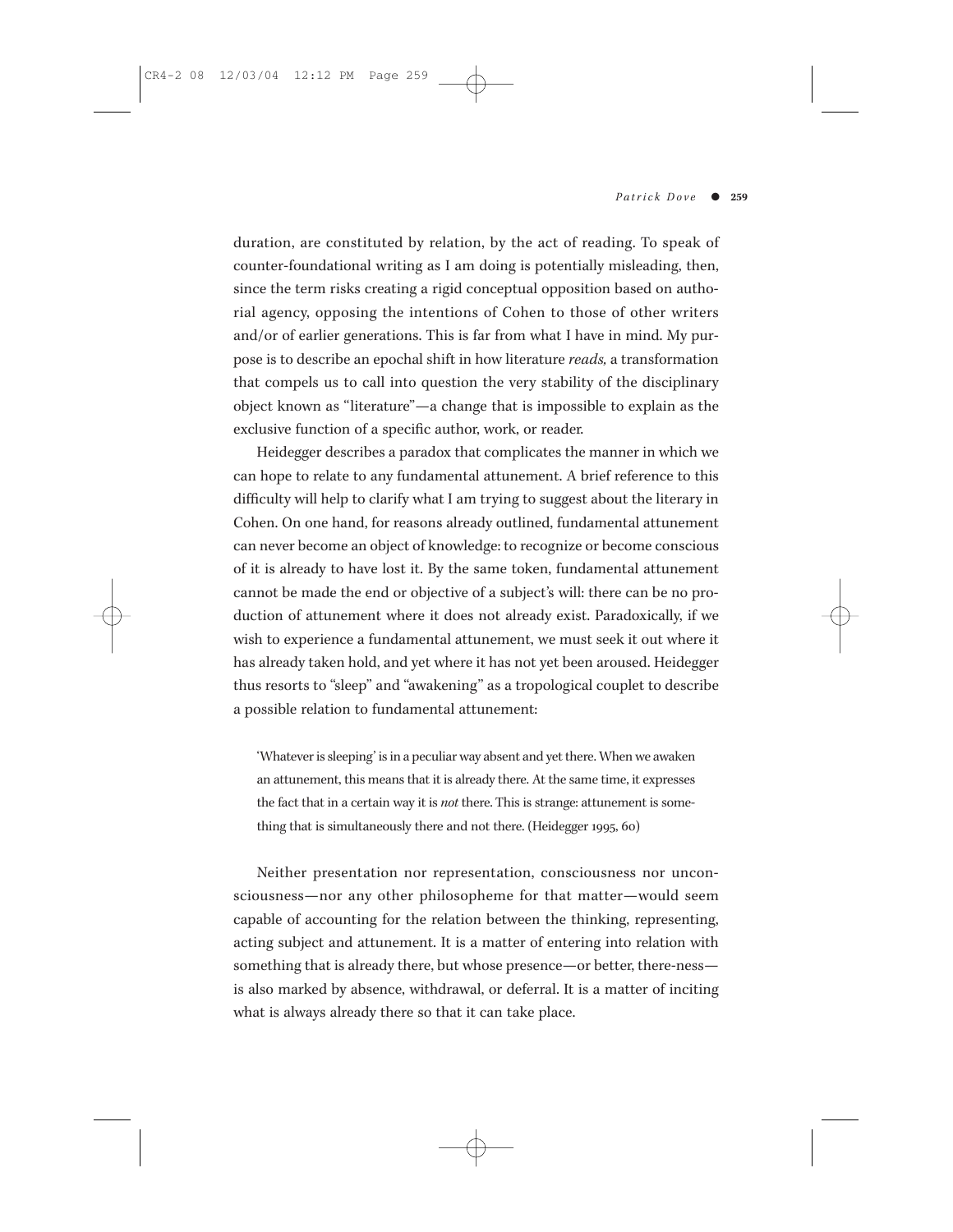The narrative structure of Cohen's novel is marked by the intermittent emergence and retreat of a number of distinct tonal registers. This multiplicity belies the idea that a particular time receives its configuration from a single mood, or even from one general tendency or direction. Indeed, we could take "tone" to refer precisely to the structure of variation, alternation, and deferral at work in the textual determination of mood. Tone names not a particular mood with a determinate meaning, but rather the internal vibration and differentiations within a given configuration (Fenves 1993). Topoi such as "indebtedness," "mourning," and "perseverance" also point to key emotional registers in this work. A thought of debt in particular helps to strike a distinction between cultural modernity and post-dictatorship writing. As the narrator, Lino, describes it, "Me di cuenta de cuál era la bisagra del delirio de Lotario. La música podía ser la famosa sustancia inencontrable porque, como el zumbido de las moscas o los antojos del viento, no pagaba deudas" [I discovered the basis of Lotario's delirium: music could be the famous ethereal substance because, like the buzzing of flies or the whimsies of the winds, music doesn't pay debts] (293). Perhaps Lotario's culturalist ideology fails to settle its debts not because it prefers to ignore them, but because these debts are in some sense incommensurable.10 For writing in the wake of transition, on the other hand, what Lino elsewhere terms "*esta deuda angustiosa*" [this anguished or oppressive debt] imposes a weight that can neither be forgotten nor rendered habitual.

In his essay "Literature and the Right to Death" (1981), Maurice Blanchot describes literature as bearing two "slopes" or contradictory inclinations. The trope that mediates Blanchot's topographical account of literature is metonymy, a movement of displacement or slippage that yields repeated doublings or bifurcations within a given literary text. I believe that Blanchot's model, if indeed it is one, can help to illuminate some of what is at stake in Cohen's novel. *El oído absoluto,* I am arguing, is fundamentally concerned with the possibility or impossibility of a literary reflection on what I described in the first section as societal transition. But we should not therefore conclude too hastily that "transition" constitutes a stable, extraliterary point of reference for Cohen's text. Such a reading would reinforce a traditional concept of literature as mimesis.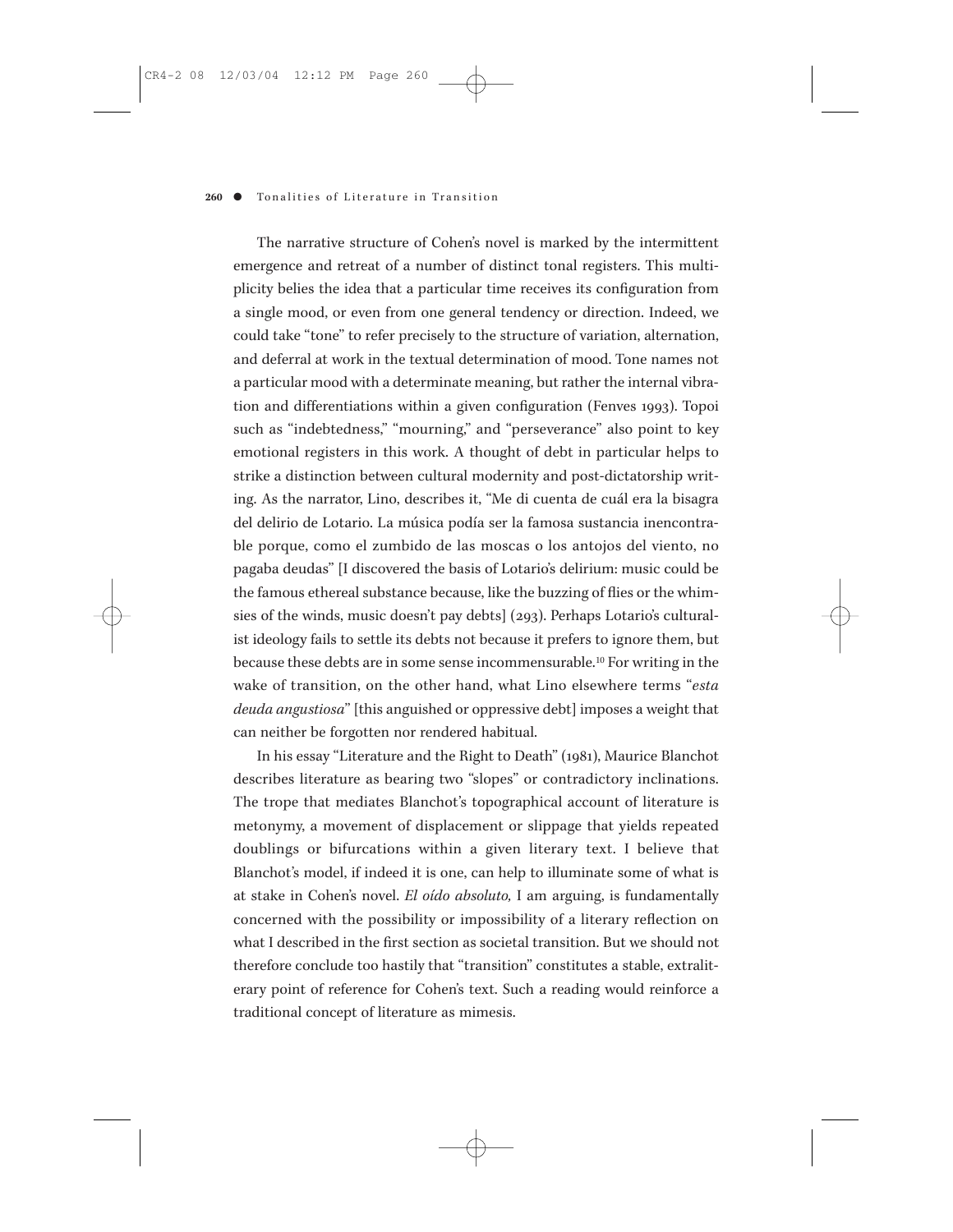Let us recall Blanchot's somewhat paradoxical claim that *literature begins when literature itself is called into question.* Blanchot is suggesting that literature ceaselessly brings us back to the fundamental instability of language. Cohen's novel offers a way of shedding more light on this seemingly self-referential definition. The text seeks to win new space for reflecting on the problem of transition by transposing what is ostensibly a problem for history, politics, economics, sociology, and so on, into a literary problem. *El oído absoluto* does not aestheticize the real, however. By "translating" the question of transition into the realm of the literary, Cohen's text accomplishes two things. First, it invites us to consider that what we so easily refer to as "reality beyond literature" is in fact a point of reference that is already mediated by processes akin to the mechanics of literary narration (metonymy, metaphor, and so on). Second, this transposition unleashes a destabilizing force that undermines what were once relatively stable sets of meanings and values, such as those associated with "tradition," "culture" and especially "literature" itself—in order to reveal these latter as having been abandoned by their former ground. In other words, this "translation" into literature suggests that transition can be understood in terms of the Lacanian real. Cohen's novel interrogates the concept of transition, seeking the traces of a "remainder" that has yet to be acknowledged and registered in the passage from dictatorship to democracy and from state to market and likewise asking after an "excess" that is produced and excluded as detritus during these processes.

Literary language participates in the destabilizing process described above by stripping concepts and structures of their self-evident standing. In narrating a story, literature necessarily does less—and more—than provide a faithful reflection of the world as it truly is. The lack—or the excess—that literature introduces into the world creates unsettling tremors in surrounding structures. Where once things stood in an accustomed, secure, and reassuring arrangement, the world suddenly appears in a strange and troubling light. According to Blanchot, literary language raises doubts about the veracity of appearances as such. Literature provokes our suspicion that the language we use on a daily basis is profoundly deceptive: language is in fact nothing more than a set of naturalized conventions that obscure the way things truly are,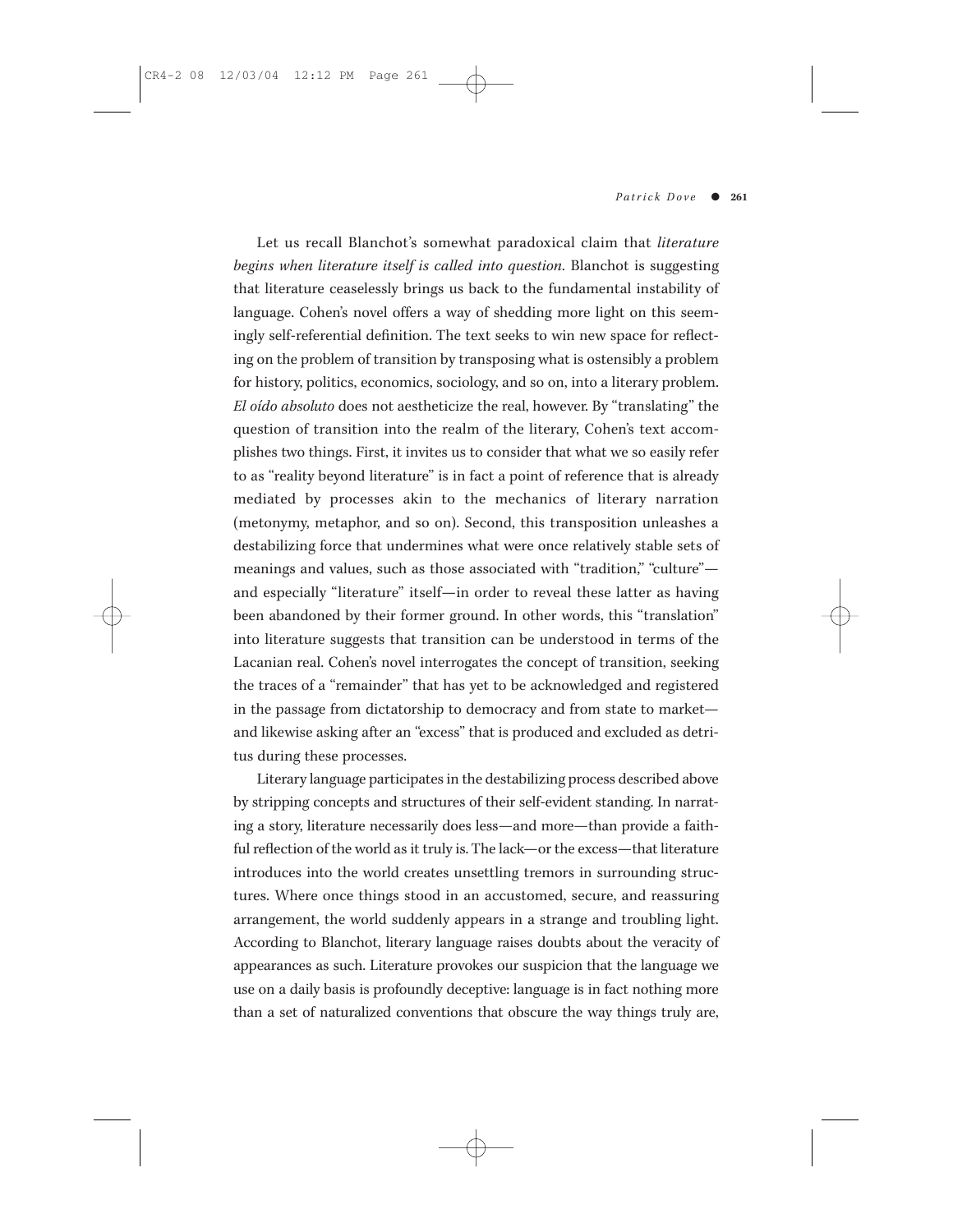while also artfully concealing from us its very artificiality. In the wake of this exposure, we might imagine that literature promises to recuperate the "truth" that is lost in the advent of representation. This promise constitutes one of the two "slopes" of which Blanchot speaks. In its desire to break away from the duplicity and false repose of ordinary words, literature endeavors to make itself into a work of negation and death—or rather, it seeks to convert death itself into a Work. While fully embracing its own negativity, literary discourse also seeks to name and inaugurate a new world based on the promise of a truth that would have freed itself of the falsity of appearances and illusion. The literary imagination promises a world where value would no longer be in decline. This, I repeat, describes only one of literature's two faces.

In delving beneath the superficial veneer of words and appearances, literature also bears witness to a surprising discovery, which will constitute the other "slope" in Blanchot's account. It finds that mere appearances and artifice do not in fact conceal anything of an ontologically positive nature, and that there is thus *nothing to hide.* What representation in fact hides is the reality that there is nothing to hide. With this startling discovery, which amounts to a "scandal" of representation, literature suddenly finds itself on the other "slope." However, Blanchot's analysis of this inclination, if followed to its conclusion, does not lead us to nihilism. In the void that opens beneath the superficiality of appearances, the literary gaze encounters the unexpected traces of being itself, a being that is *already there* prior to the distinction between truth and falsity. This gaze encounters being as its own shadow, bereft of plenitude, refusing to relinquish itself to presentation, revelation, or *aletheia.* This other slope serves as a conduit to what Blanchot terms "the world of the end of the world." It points to being as existence, which thought can neither fully grasp nor elude.

At some point, Blanchot suggests, the two slopes must cross. If we follow one far enough, we find ourselves in the other. By introducing negation and death into the world, literature advances both the hope and the curse of the world. The phrase that punctuates the essay, "death ends in being," precisely illustrates this idea. On one hand, "death ends in being" can be read as saying that death culminates in being as its fruition, in the sense that the literary tradition has always sought to make a Work out of death. With death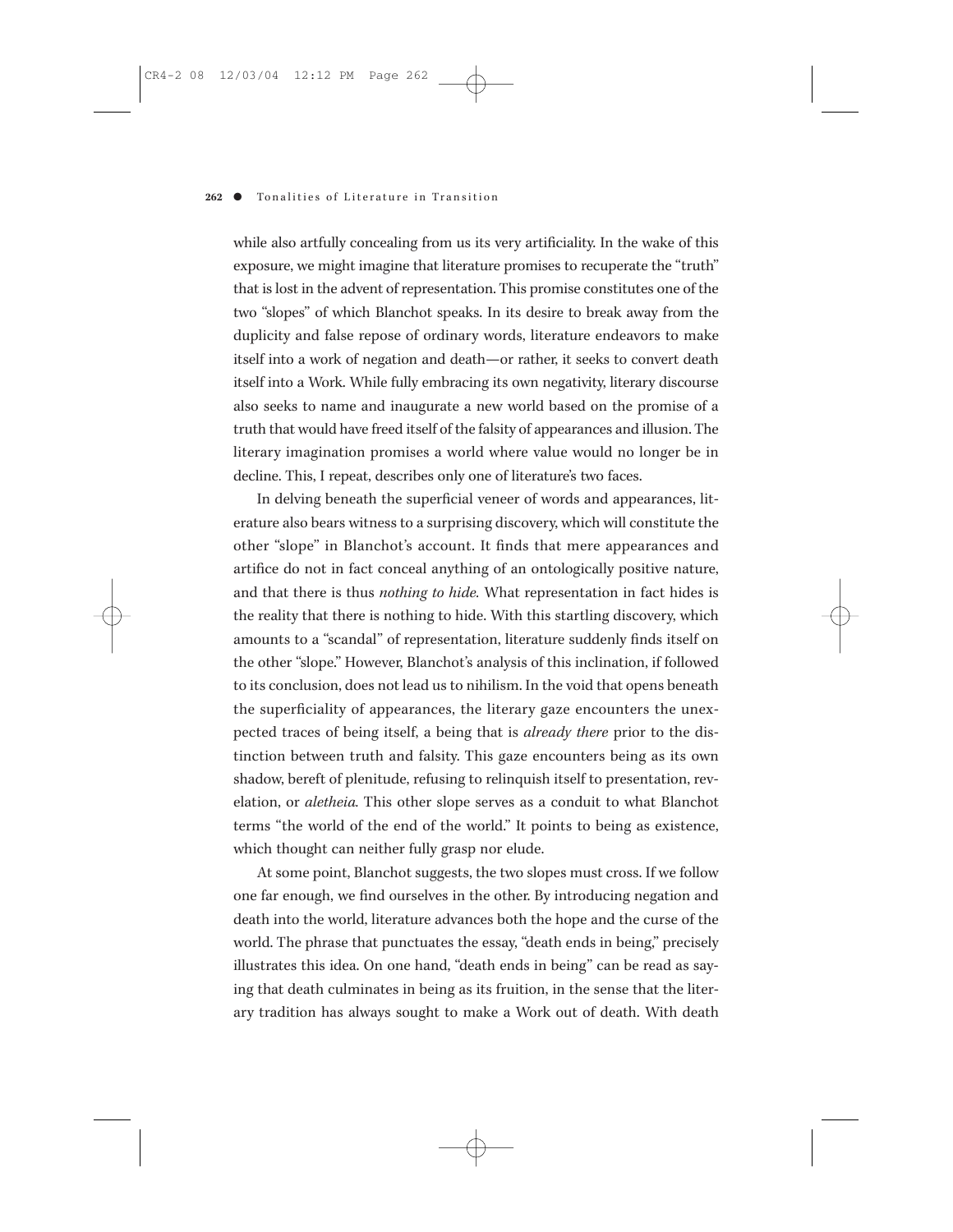begins the afterlife of the symbol. At the same time, this phrase indicates that language introduces death into the world as a corrosive force capable of exposing the illusory nature of the ground literature seeks out. Language thus immerses us in existence without any recourse or escape. Or, to put this another way, the only way out, the only "end" to this history, is the collapse of every way out.

Blanchot's account suggests a tragic endeavor to present what presentation itself destroys.11 Perhaps the way to work through this seeming impasse is to assume a tragic resolution, although this is not necessarily to say a dialectical reconciliation. The tragic reading of Blanchot would amount to this: We must not imagine that the truth or essence of literature lies on one slope or the other. Nor, for that matter, can the division that appears where these two slopes come together be glossed over through a series of selfnegating significations. On the contrary, we must think the one (let us say, the literary affirmation of freedom and new beginning) *starting with*—and not simply as the negation or dissimulation of—the other (the ineluctability of bare existence, of being without being).

Is transition, along with its attendant risks, disjunctions, and possibilities, properly speaking inside of or outside history? Where, when, and how does whatever it is that transition names *happen?* These questions are as much about problems of language and inscription as they are about politics and history.12 The signifier "transition" names a site where thinking can take place and indeed *must* find a way to take place. For, if real thinking did not take place, there could be no real transition, but only an endless reproduction of the Same. As we have seen in the discussion of Heidegger, there can be no thinking that does not always already presuppose a certain ground. However, language's capacity to refer to transition as a site for thinking can never be fully guaranteed; if transition "is" anything, it is decidedly a beingin-between, a being that is out of sorts with itself. As we live out the end of system-thinking and the collapse of metanarratives, the semblance of stable, solid ground continues to reproduce itself, albeit in spectral form, as the story of the end of all history. The chance that thinking can find a gap within this reproduction of the Same—and this is perhaps its only chance today rests upon its ability to begin to listen otherwise.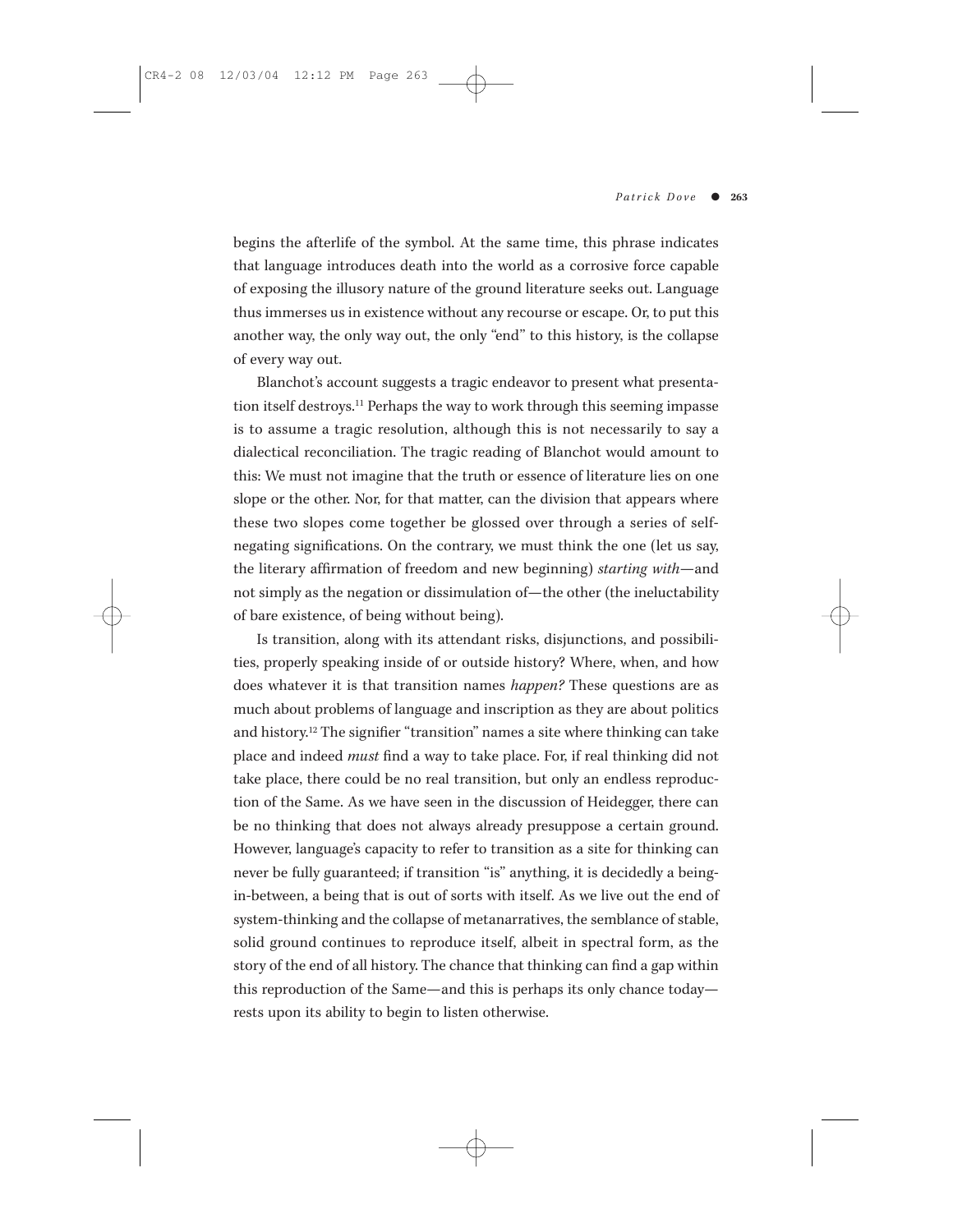Cohen's text enacts a refusal of two possible approaches to our contemporary scene. For one thing, it rules out a cynical, nihilistic embrace of the productionist representation of a world that has finally secured itself from antagonism and uncertainty. It likewise rejects the reactive attempt to beat back the incursion of globalized technicity through culturalist recourse to tradition or high art. What is left in the wake of this literary deconstruction of "transition" is an attempt to bring transition into view as an experience of groundlessness. To paraphrase Paul Bové, it is a literary attempt to be *of* but not necessarily *for*—the time of globalization as "interregnum," as experience of the suspension of the old signifying regimes together with an opening onto something new—but what? For Cohen, literature can only open itself to this vertiginous moment through what the text terms "perseverance." Perseverance would call for resolve in the face of absolute destitution and darkening of the world, preparing itself for the incalculable leap of beginning anew.



#### NOTES

An earlier version of this article was presented at the 2001 Latin American Studies Association Conference in Washington, D.C. I would like to thank Alberto Moreiras for his feedback on that paper, and David Johnson for his helpful commentary during later revisions.

- 1. In view of the frequency with which Lyotard's phrase has been reproduced, it is perhaps time to ask whether the notion of "rupture," and such epistemological corollaries as "trauma" and "melancholia" do not themselves begin to function, albeit spectrally, as a kind of ground or metanarrative.
- 2. In this essay, it is my aim both to acknowledge Bourdieu's central concern about neoliberalism—namely, that as a political project it contains a concerted effort to destroy collectivities—while also calling into question one commonly held critique of "globalization," which is often described (reductively, in my view) as a process of societal fragmentation. If one aspect of globality today entails the destruction of certain social and ideological structures, it also presents us with another face that cannot in my view be reduced to a concept of negation or destructuration. In what follows, I will attempt to elaborate on this "other side" of globality, but without claiming any knowledge about what kind of future might be taking shape therein.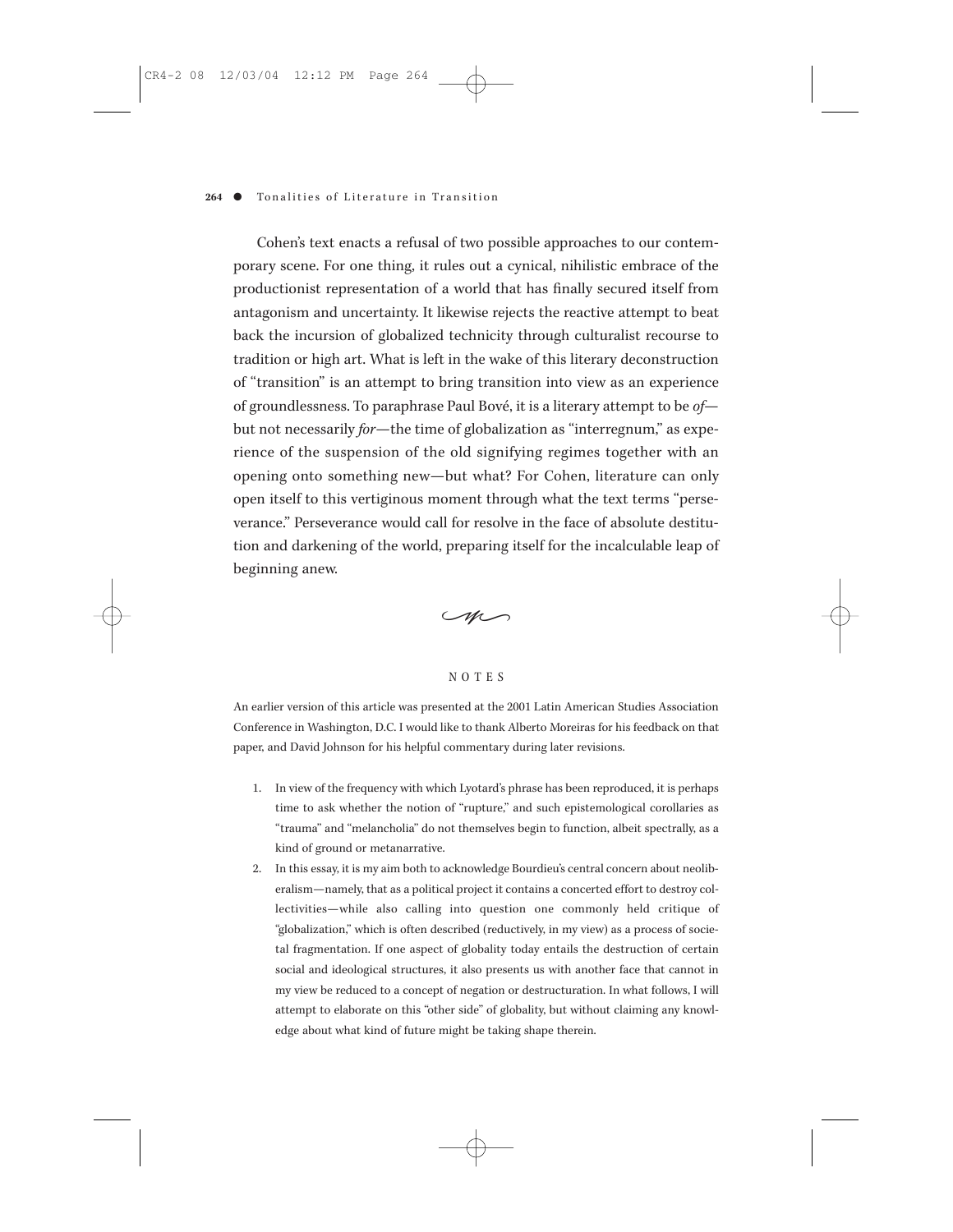- 3. In addition to widespread restrictions on public life, detention without any legal process, and torture, the terrorist methods of the dictatorship also entailed "disappearing" those identified as opponents of the regime. The calculated effect of this strategy was to sever the subject's ties to community (the community of the living and of the dead) by annihilating every trace of his or her existence.
- 4. According to many critics of the transition, the origins of this crisis of bearings in the Southern Cone should be sought in the dictatorship period itself. Judging from the large-scale privatization of formerly state-owned institutions in Argentina and Chile that began under military rule in the 1970s and 1980s, the neoliberal hegemony can be said to begin under dictatorship, and not with the relatively weak transitional regimes which officially adopt free-market policies after the return to representative democracy. In fact, neoliberalism could be said to have established itself in Chile as the "natural," "necessary," or "inevitable" orientation of political and civil society a decade prior to its ideological ascent in the United States and Great Britain under the Reagan and Thatcher administrations. Shortly after deposing the democratically elected Socialist government of Salvador Allende, the junta led by Augusto Pinochet turned over control of the Chilean economy to a group of technocrats who had received their training with Milton Friedman at the University of Chicago.
- 5. In addition to Cohen, a few examples of literary texts in which consideration of dictatorship and transition is overtly framed by questions of mood are Saer (1980), Eltit (1983), Soriano (1990), Piglia (1992), Mercado (1992), and Chejfec (1999).
- 6. This paper began to take shape as an imagined response to an article by Beatriz Sarlo (1993) in which she discusses the increasing dominance of visual media in post-dictatorship society. Sarlo reads Cohen's novel as an early diagnosis of the triumph of mediatized technicity in the Southern Cone. While I do not refer specifically to Sarlo's text here, I am interested in exploring some of the points she raises, in particular where the issues of aesthetics, meaning, and technology both come together and seem to fly apart. But I also seek to show why the alternatives proposed in her recent work, which effectively pits the deconstruction of value against a return to cultural values, are ultimately based on a false opposition. Sarlo's complaint is that deconstruction, or the attempt to think the limit of value-thinking, is fatally out of tune with the immediate concerns faced by intellectuals in Latin America, for whom the vindication of cultural value is a matter of intellectual life and death. I am suggesting, on the other hand, that there cannot be one without the other. I will return to this point by way of conclusion, where I take up a view of literature offered by Maurice Blanchot.
- 7. Perhaps the best example is the *pulseras anticóleras,* mass-marketed bracelets that emit a high-pitched whine whenever the wearer surpasses a certain level of agitation. These devices function not simply by encouraging the expulsion of unproductive emotions such as anger, but by precisely domesticating these states of sudden and unforeseen fluctuation, assigning them a readily identifiable and repeatable sign.
- 8. All translations of Cohen's text are my own.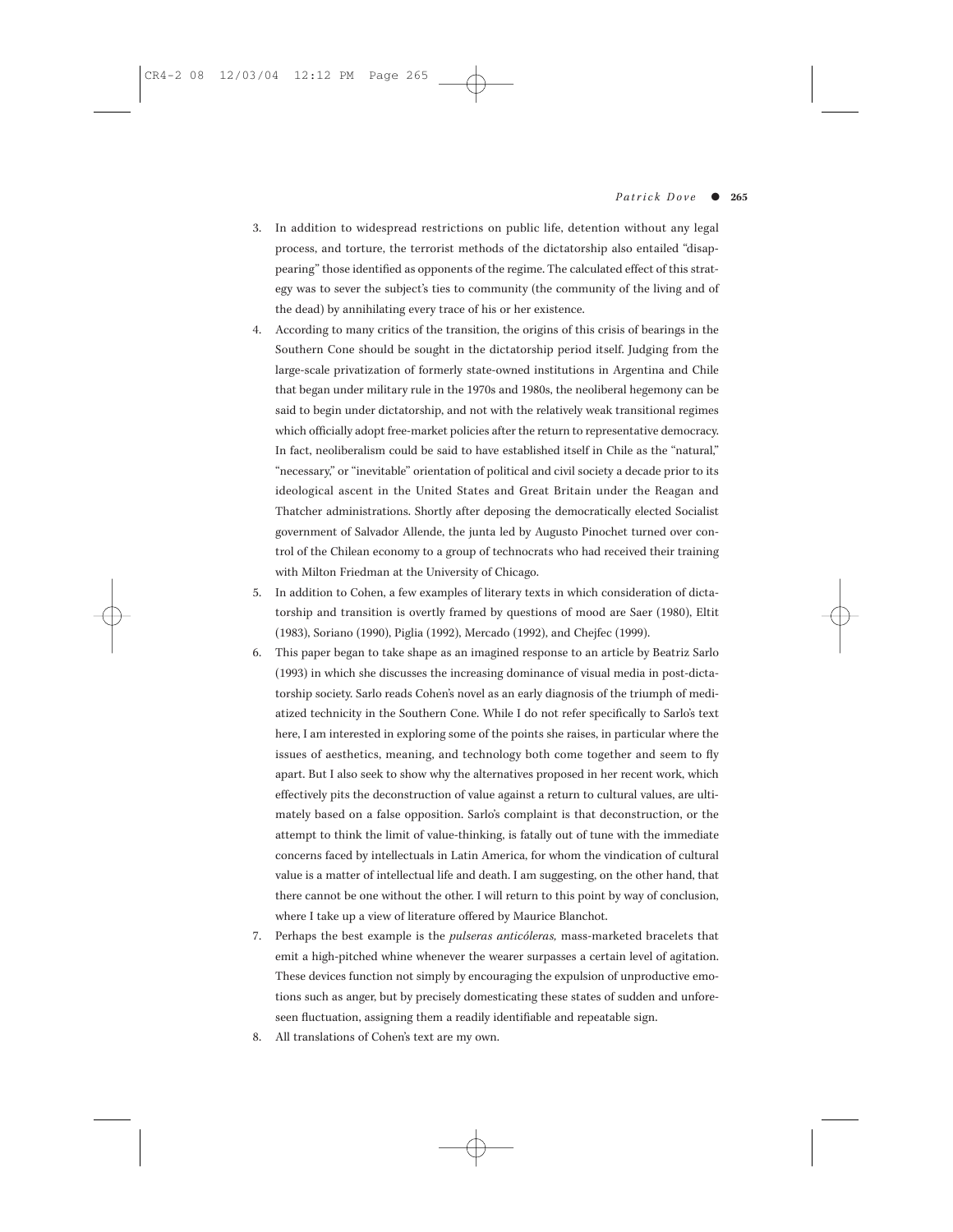- 9. The Spanish *oído* refers to an "inner ear," in contrast to *oreja* as outer ear or auricle. Nonetheless, the thematics put into play by this inner ear (including questions of hearing and attunement) also clearly resonate with the anato-physiological structure of the ear, which acts as a conduit and/or limit between inside and outside.
- 10. A thematic reading of the story would support this conclusion. Likewise, the narrator Lino and his girlfriend Clarissa are marked in their own ways by the experience of dictatorship. Both of these contexts point to certain events that emphatically mark a limit for responsibility and witnessing.
- 11. Allow me to clarify parenthetically what I mean (and do not mean) by a "tragic endeavor." I am using "the tragic" in a modal sense, rather than a generic or periodic sense, to describe a way of thinking and feeling that informs various literary genres and periods. Hegel's interest in tragedy as an exemplar of the dialectic can provide a point of departure, albeit one that Blanchot obliges us to move beyond. For Hegel, tragedy both illustrates Spirit's wont to split itself in twain and go against itself, and likewise inaugurates the promise of reconciliation, or of making meaningful an event that otherwise exceeds our understanding. But the dialectical notions of catastrophe and reconciliation do not suffice for thinking what is at stake in Blanchot's meditations on the literary. It would be necessary here to turn to that other thinker of German Idealism, Friedrich Hölderlin. In his essays and translations of Greek tragedy, Hölderlin reads the tragic as marking a rupture in the dialectic itself. It is not my intention to privilege one or the other of these views, but rather to situate the tragic between the thoughts of reconciliation and rupture. Lastly, I am not claiming for Blanchot's argument that the tragic provides the ultimate meaning for all literature. It offers *one* model, and one that is always already differing from itself, at that. I discuss these ideas in greater detail in my forthcoming book (Dove 2004).
- 12. I take these questions to be central to the work of Nelly Richard, who has been criticized for reifying the notion of transition (which she consistently refers to as "la Transición"). It seems to me that, far from falling into the trap of idealization as her critics claim, what Richard is actually doing is attempting to think of the transition as a *material* event. This "materiality," however, is not the same kind of materiality used to designate a concrete world that lies beyond language and discourse.

#### REFERENCES

Blanchot, Maurice. 1981. Literature and the Right to Death. In *The Gaze of Orpheus,* translated by Lydia Davis. Tarrytown, N.Y.: Station Hill.

Bourdieu, Pierre. 1998. L'Essence du néoliberalisme. *Le Monde Diplomatique* (March): 3.

Bové, Paul. 1996. "Global/Local" Memory and Thought. Afterword to *Global/Local: Cultural Production and the Transnational Imaginary,* edited by Rob Wilson and Wimal Dissanayake. Durham, N.C.: Duke University Press.